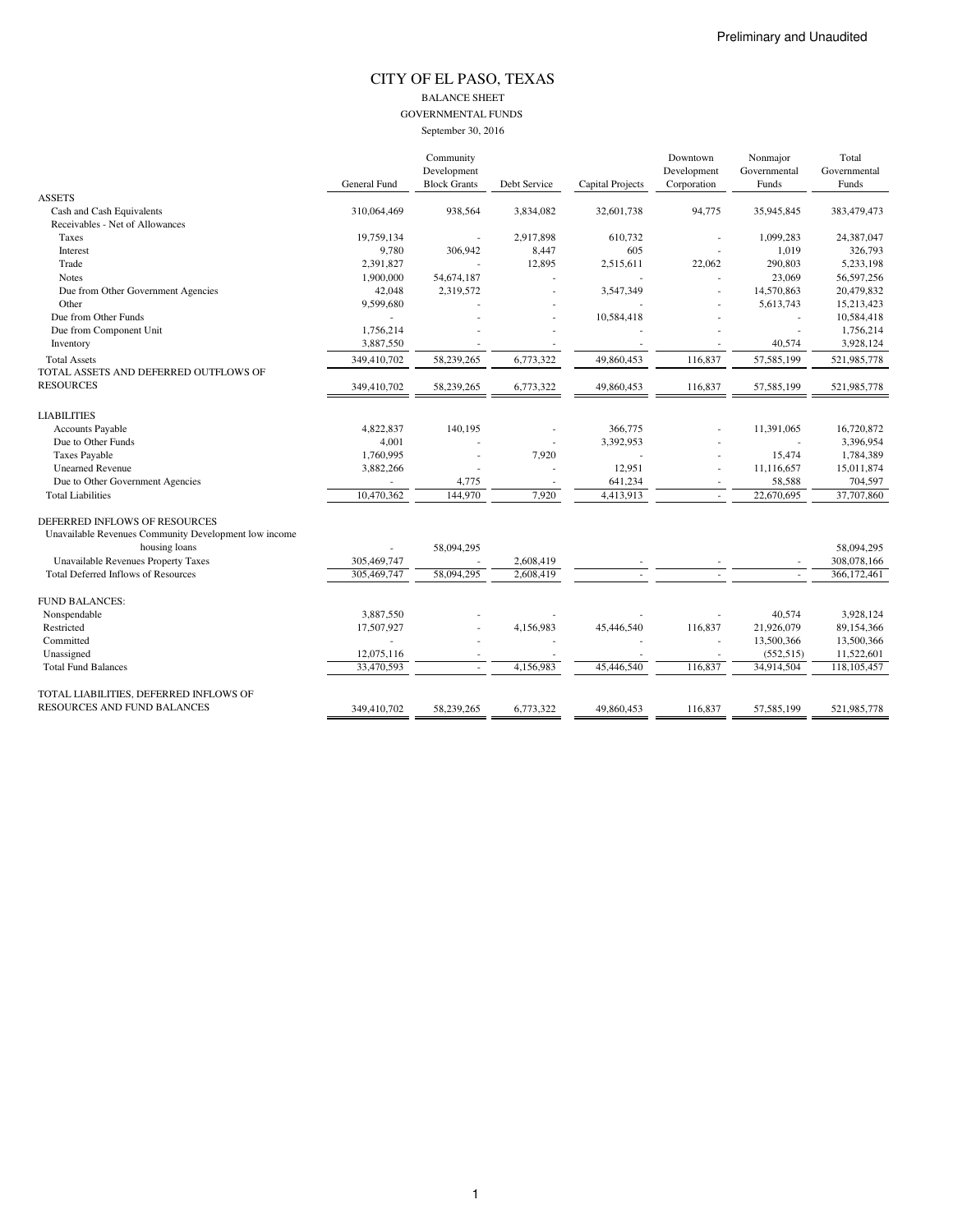STATEMENT OF REVENUES, EXPENDITURES AND CHANGES IN FUND BALANCES

GOVERNMENTAL FUNDS

|                                                  |                | Community           |                          |                  | Downtown    | Nonmajor     | Total          |
|--------------------------------------------------|----------------|---------------------|--------------------------|------------------|-------------|--------------|----------------|
|                                                  |                | Development         |                          |                  | Development | Governmental | Governmental   |
|                                                  | General Fund   | <b>Block Grants</b> | Debt Service             | Capital Projects | Corporation | Funds        | Funds          |
| <b>REVENUES</b>                                  |                |                     |                          |                  |             |              |                |
| <b>Property Taxes</b>                            | (105, 280)     |                     | (63, 304)                |                  |             | 296,768      | 128,184        |
| Penalties and Interest-Delinquent taxes          | 58,284         |                     | 29,679                   |                  |             |              | 87,963         |
| <b>Sales Taxes</b>                               | 6,589,231      |                     |                          | 17,183           | (439, 841)  | 30,929       | 6,197,502      |
| <b>Franchise Fees</b>                            | 202,960        |                     |                          |                  |             |              | 202,960        |
| <b>Charges for Services</b>                      | 2,006,486      | 234,874             | 96,001                   | 3,718            | 40,488      | 483,908      | 2,865,475      |
| Fines and Forfeitures                            | 725,801        |                     |                          |                  |             | 175,073      | 900,874        |
| Licenses and Permits                             | 938,297        |                     |                          |                  |             | 6,435        | 944,732        |
| <b>Intergovernmental Revenues</b>                | 1,258          | 254,767             |                          | (36, 448, 017)   |             | 1,015,176    | (35, 176, 816) |
| Interest                                         |                | 1,512               |                          |                  |             |              | 1,512          |
| Rents and Other                                  | 2,533,368      | 33,075              |                          |                  |             | 115,132      | 2,681,575      |
| Net Decrease in the Fair Value of Investments    |                |                     |                          |                  |             |              |                |
| <b>TOTAL REVENUES</b>                            | 12,950,405     | 524,228             | 62,376                   | (36, 427, 116)   | (399, 353)  | 2,123,421    | (21, 166, 039) |
|                                                  |                |                     |                          |                  |             |              |                |
| <b>EXPENDITURES</b>                              |                |                     |                          |                  |             |              |                |
| Current:                                         |                |                     |                          |                  |             |              |                |
| <b>General Government</b>                        | 1,122,810      | 4,887               |                          | 3.512            |             | 16.764       | 1,147,973      |
|                                                  | 13,518,262     |                     |                          |                  |             |              |                |
| Public Safety                                    |                |                     |                          |                  |             | 684,519      | 14,202,781     |
| <b>Public Works</b>                              | 1,838,130      |                     |                          | 23,629           |             | 156,531      | 2,018,290      |
| <b>Facilities Maintenance</b>                    | L.             |                     |                          |                  |             |              |                |
| Public Health                                    | 295,438        |                     |                          |                  |             | 524,279      | 819,717        |
| Parks Department                                 | 699,916        | 6,448               |                          |                  |             | 47,700       | 754,064        |
| Library                                          | 336,488        |                     |                          |                  |             | 310          | 336,798        |
| Non Departmental                                 | 2,140,917      |                     |                          |                  |             | 2,188        | 2,143,105      |
| Culture and Recreation                           | 268,042        |                     |                          | 5,803            |             | 126,959      | 400,804        |
| Economic Development                             | 368,622        |                     |                          | 36,797           |             | 97,874       | 503,293        |
| <b>Environmental Code Compliance</b>             |                |                     |                          |                  |             | 17,419       | 17,419         |
| Community and Human Development                  | 22,971         | 513,103             |                          |                  |             | 1,563        | 537,637        |
| Debt Service:                                    |                |                     |                          |                  |             |              |                |
| Principal                                        | 2,755,629      |                     |                          |                  |             |              | 2,755,629      |
| <b>Interest Expense</b>                          | 395,212        |                     |                          |                  |             |              | 395,212        |
| <b>Fiscal Fees</b>                               |                |                     |                          | 14,590           | 9,000       |              | 23,590         |
| Capital Outlay                                   |                | (210)               |                          | 1,959,041        |             | 13,931       | 1,972,762      |
| TOTAL EXPENDITURES                               | 23,762,437     | 524,228             |                          | 2,043,372        | 9,000       | 1,690,037    | 28,029,074     |
|                                                  |                |                     |                          |                  |             |              |                |
| Excess(Deficiency) of revenues over expenditures | (10, 812, 032) |                     | 62,376                   | (38, 470, 488)   | (408, 353)  | 433,384      | (49, 195, 113) |
| OTHER FINANCING SOURCES(USES):                   |                |                     |                          |                  |             |              |                |
| Transfers In                                     | 1,357,183      |                     |                          |                  |             | 67,326       | 1,424,509      |
| <b>Transfers Out</b>                             | (420, 584)     |                     |                          |                  |             | (535, 657)   | (956, 241)     |
| Other Sources (Uses)                             |                |                     |                          |                  |             | 3,852,303    | 3,852,303      |
|                                                  | 936,599        |                     |                          |                  |             |              |                |
| TOTAL OTHER FINANCING SOURCES(USES)              |                |                     | $\overline{\phantom{a}}$ |                  |             | (468, 331)   | 468,268        |
| Net change in fund balances                      | (9,875,433)    |                     | 62,376                   | (38, 470, 488)   | (408, 353)  | (34, 947)    | (48, 726, 845) |
| Fund balances - beginning of year                | 43,346,026     |                     | 4,094,607                | 83,917,028       | 525,190     | 34,949,451   | 166,832,302    |
| Fund balances - end of period                    | 33,470,593     |                     | 4,156,983                | 45,446,540       | 116,837     | 34,914,504   | 118,105,457    |
|                                                  |                |                     |                          |                  |             |              |                |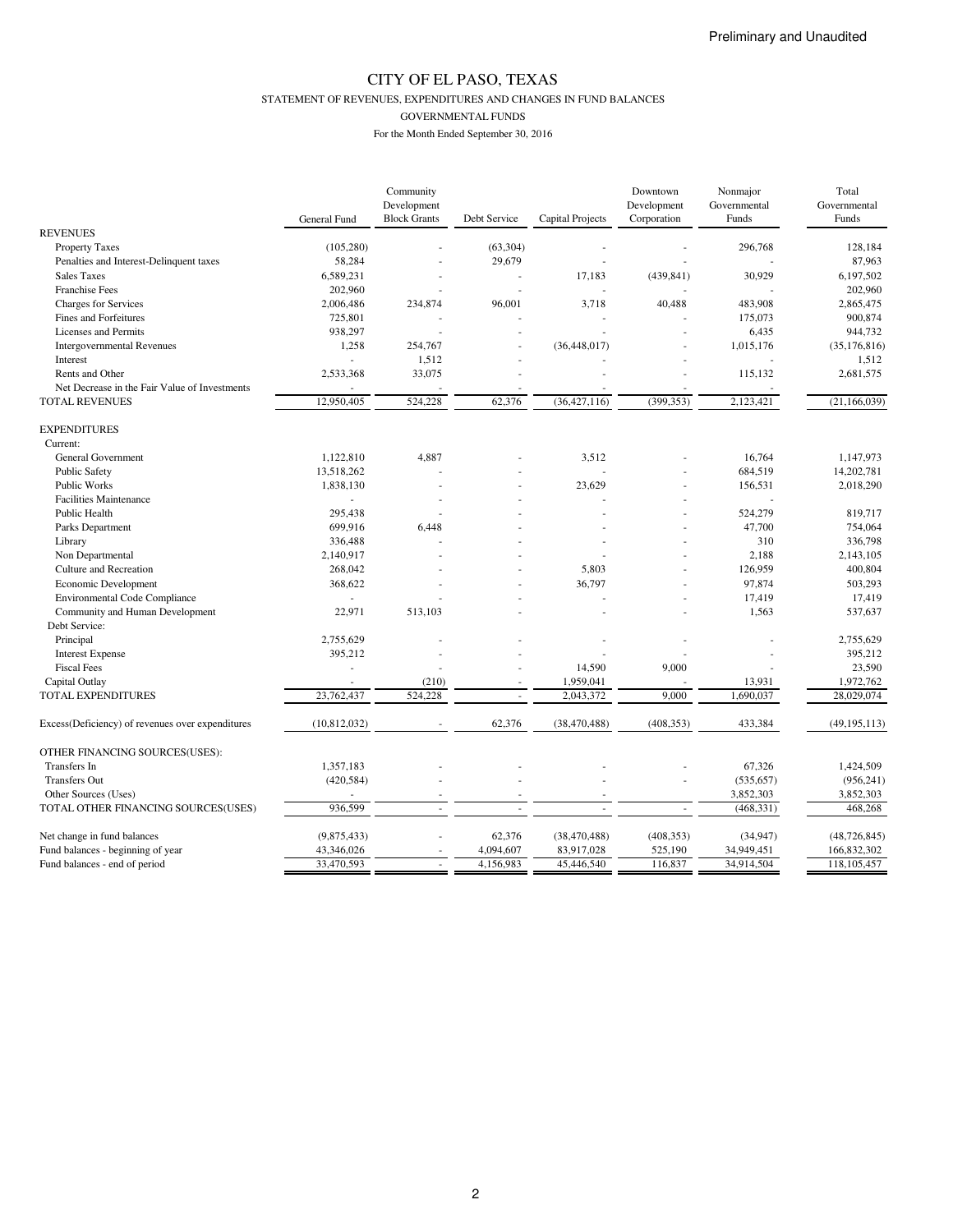#### STATEMENT OF NET POSITION CITY OF EL PASO, TEXAS September 30, 2016 PROPRIETARY FUNDS

|                                                                                                  | Business-type Activities - Enterprise Funds |                           |                         |                                 |                                      |                          |                                                        |
|--------------------------------------------------------------------------------------------------|---------------------------------------------|---------------------------|-------------------------|---------------------------------|--------------------------------------|--------------------------|--------------------------------------------------------|
|                                                                                                  | El Paso<br>International<br>Airport         | Environmental<br>Services | Mass Transit            | International<br><b>Bridges</b> | Tax Office<br><b>Enterprise Fund</b> | Totals                   | Governmental<br>Activities - Internal<br>Service Funds |
| <b>ASSETS</b>                                                                                    |                                             |                           |                         |                                 |                                      |                          |                                                        |
| Current assets:                                                                                  |                                             |                           |                         |                                 |                                      |                          |                                                        |
| Cash and Cash Equivalents                                                                        | 36,736,086                                  | 27,957,804                | (22, 632, 883)          | 52,513                          | 284,801                              | 42,398,321               | 35,718,845                                             |
| Receivables - Net of Allowances:<br>Taxes                                                        |                                             |                           | 6,909,373               |                                 |                                      | 6,909,373                |                                                        |
| Interest                                                                                         | 18,863                                      |                           |                         | 1,185                           |                                      | 20,048                   | 7,069                                                  |
| Trade                                                                                            | 859,938                                     | 3,386,545                 | 270,974                 |                                 |                                      | 4,517,457                | 3,159                                                  |
| Due from Other Government Agencies                                                               | 2,016,472                                   | 165,669                   | 903,999                 |                                 |                                      | 3,086,140                |                                                        |
| Prepaid Items                                                                                    | 348,253                                     |                           | 26,273                  |                                 |                                      | 374,526                  | 978,057                                                |
| Due From Other Funds                                                                             |                                             |                           | 3,392,953               |                                 |                                      | 3,392,953                |                                                        |
| Inventory                                                                                        | 1,557,563                                   |                           | 4,242,673               |                                 |                                      | 5,800,236                | (500, 001)                                             |
| Total current assets                                                                             | 41,537,175                                  | 31,510,018                | (6,886,638)             | 53,698                          | 284,801                              | 66,499,054               | 36,207,129                                             |
| Noncurrent assets:                                                                               |                                             |                           |                         | 4,760,709                       |                                      | 24,100,385               |                                                        |
| Restricted Cash and Cash Equivalents<br>Capital Assets:                                          |                                             | 19,339,676                |                         |                                 |                                      |                          |                                                        |
| Land                                                                                             | 1,381,099                                   | 6,887,813                 | 11,871,902              | 2,469,531                       |                                      | 22,610,345               |                                                        |
| Buildings, Improvements & Equipment, Net                                                         | 199,292,933                                 | 35,454,778                | 103,551,562             | 15,672,493                      | 29,123                               | 354,000,889              |                                                        |
| <b>Construction</b> in Progress                                                                  | 44,960,027                                  | 758,748                   | 45,695,470              | 91,357                          |                                      | 91,505,602               | 308,340                                                |
| Total noncurrent assets                                                                          | 245,634,059                                 | 62,441,015                | 161,118,934             | 22,994,090                      | 29,123                               | 492,217,221              | 308,340                                                |
| <b>TOTAL ASSETS</b>                                                                              | 287, 171, 234                               | 93,951,033                | 154,232,296             | 23,047,788                      | 313,924                              | 558,716,275              | 36,515,469                                             |
|                                                                                                  |                                             |                           |                         |                                 |                                      |                          |                                                        |
| DEFERRED OUTFLOWS OF RESOURCES                                                                   |                                             |                           |                         |                                 |                                      |                          |                                                        |
| Deferred Outflow of Resources - Pension Contributions                                            | 1,163,933<br>189,147                        | 1,745,489                 | 3,152,089               | 216,260                         |                                      | 6,277,771<br>1,020,180   | 504,872                                                |
| Deferred Outflow of Resources - Econ/Demog Losses<br><b>Total Deferred Outflows of Resources</b> | 1,353,080                                   | 283,654<br>2,029,143      | 512,235<br>3,664,324    | 35,144<br>251,404               |                                      | 7,297,951                | 82,045<br>586,917                                      |
|                                                                                                  |                                             |                           |                         |                                 |                                      |                          |                                                        |
| Total Assets & Deferred Outflows                                                                 | 288,524,314                                 | 95,980,176                | 157,896,620             | 23,299,192                      | 313,924                              | 566,014,226              | 37,102,386                                             |
| <b>LIABILITIES</b>                                                                               |                                             |                           |                         |                                 |                                      |                          |                                                        |
| Current liabilities:                                                                             |                                             |                           |                         |                                 |                                      |                          |                                                        |
| <b>Accounts Payable</b>                                                                          | 444,319                                     | 394,150                   | 1,783,832               | 8,833                           | 146                                  | 2,631,280                | 2,051,029                                              |
| Current Portion - Bonds, Notes and Capital                                                       | (102, 575)                                  | 1,495,494                 | 1,575,436               | 1,104,943                       |                                      | 4,073,298                |                                                        |
| Due to Other Funds                                                                               | 1,091,230                                   | 1,886,196                 | 7,287,516               | 319,476                         |                                      | 10,584,418               |                                                        |
| <b>Taxes Payable</b>                                                                             | 53,347                                      |                           | 2                       |                                 |                                      | 53,349                   |                                                        |
| Interest Payable on Bonds and Notes                                                              | 102,536                                     | 40,138                    | 101,043                 | 12,362                          |                                      | 256,079                  |                                                        |
| <b>Unearned Revenue</b>                                                                          | 1,088,313<br>2,624,780                      | 95,150                    | 246,061                 | 5,000                           |                                      | 1,434,524<br>2,624,780   |                                                        |
| Construction Contracts and Retainage Payable<br>Compensated Absences - Current                   | 1,827,771                                   | 988,970                   | 1,493,510               | 157,135                         |                                      | 4,467,386                |                                                        |
| Landfill Closure Costs - Current                                                                 |                                             | 992,875                   |                         |                                 |                                      | 992,875                  |                                                        |
| Total current liabilities                                                                        | 7,129,721                                   | 5,892,973                 | 12,487,400              | 1,607,749                       | 146                                  | 27,117,989               | 2,051,029                                              |
| Noncurrent liabilities:                                                                          |                                             |                           |                         |                                 |                                      |                          |                                                        |
| Certificates of Obligation Bonds                                                                 |                                             | 19,797,832                | 49,610,457              | 4.919.905                       |                                      | 74,328,194               |                                                        |
| <b>Revenue Bonds</b>                                                                             | 56,289,044                                  | (6,712)                   |                         | (48, 896)                       |                                      | 56,233,436               |                                                        |
| <b>Compensated Absences</b>                                                                      | 515,525                                     | 278,940                   | 421,247                 | 44,320                          |                                      | 1.260.032                | 432,132                                                |
| <b>Landfill Closure Costs</b>                                                                    |                                             | 18,224,756                |                         |                                 |                                      | 18,224,756               |                                                        |
| <b>Delta Transfer Station Closure Costs</b>                                                      |                                             | 122,045                   |                         |                                 |                                      | 122,045                  |                                                        |
| Claims and Judgments                                                                             | 6,461,516                                   | 9,690,003                 | 467,845                 |                                 |                                      | 467,845                  | 15,220,661                                             |
| Net Pension Obligation<br>Other Postemployment Benefits                                          | 4,547,191                                   | 6,211,703                 | 17,498,673<br>9,704,452 | 747,751<br>941,606              |                                      | 34,397,943<br>21,404,952 | 2,802,774<br>1,846,793                                 |
| Total noncurrent liabilities                                                                     | 67,813,276                                  | 54,318,567                | 77,702,674              | 6,604,686                       |                                      | 206,439,203              | 20,302,360                                             |
| <b>TOTAL LIABILITIES</b>                                                                         | 74,942,997                                  | 60,211,540                | 90,190,074              | 8,212,435                       | 146                                  | 233,557,192              | 22,353,389                                             |
| DEFERRED INFLOWS OF RESOURCES                                                                    |                                             |                           |                         |                                 |                                      |                          |                                                        |
| Deferred Inflow of Resources - Investment Earnings                                               | 2,437,059                                   | 3,654,731                 | 6,599,889               | 905,618                         |                                      | 13,597,297               | 1,057,108                                              |
| Total Deferred Inflows of Resources                                                              | 2,437,059                                   | 3,654,731                 | 6,599,889               | 905,618                         |                                      | 13,597,297               | 1,057,108                                              |
| <b>NET POSITION</b>                                                                              |                                             |                           |                         |                                 |                                      |                          |                                                        |
| Net investment in capital assets                                                                 | 186,617,699                                 | 23,270,081                | 111,407,434             | 13,350,010                      |                                      | 334,645,224              | 75,882                                                 |
| Unrestricted                                                                                     | 24,526,559                                  | 8,843,824                 | (50, 300, 777)          | 831,129                         | 313,778                              | (15,785,487)             | 13,616,007                                             |
| TOTAL NET POSITION                                                                               | 211,144,258                                 | 32,113,905                | 61,106,657              | 14, 181, 139                    | 313,778                              | 318,859,737              | 13,691,889                                             |
|                                                                                                  |                                             |                           |                         |                                 |                                      |                          |                                                        |
| TOTAL LIABILITIES AND NET POSITION                                                               | 288,524,314                                 | 95,980,176                | 157,896,620             | 23,299,192                      | 313,924                              | 566,014,226              | 37,102,386                                             |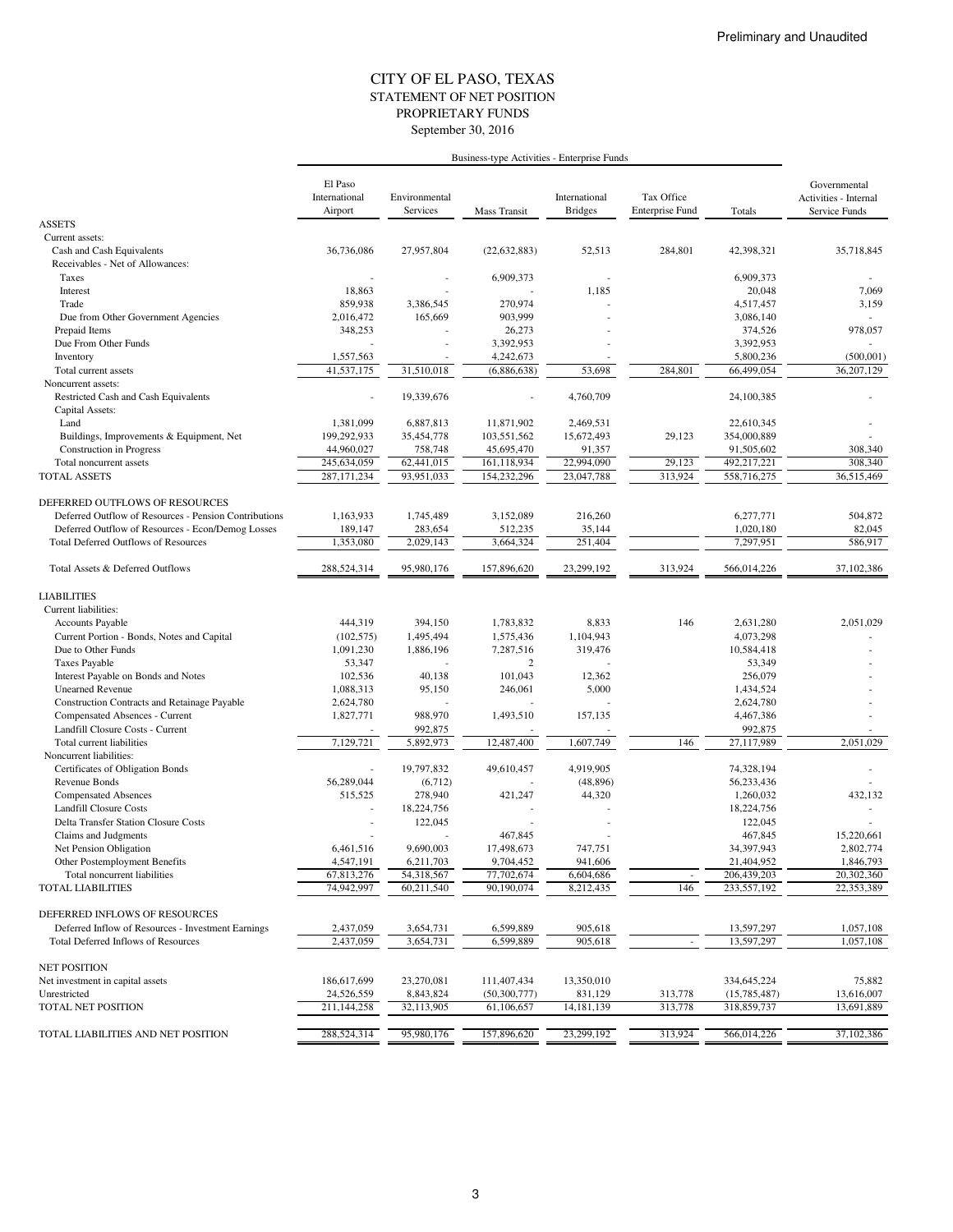#### CITY OF EL PASO, TEXAS STATEMENT OF REVENUES, EXPENSES AND CHANGES IN FUND NET POSITIONPROPRIETARY FUNDSFor the Month Ended September 30, 2016

| Business-type Activities - Enterprise Funds |  |
|---------------------------------------------|--|

| Operating<br>International<br>Operating<br>Environmental<br>Operating<br>Operating<br>International<br>Operating<br>Enterprise<br><b>Internal Service</b><br>Budget<br>Airport<br><b>Budget</b><br>Services<br><b>Budget</b><br><b>Mass Transit</b><br><b>Budget</b><br><b>Bridges</b><br>Budget<br>Fund<br>Total<br>Funds<br><b>OPERATING REVENUES:</b><br><b>Intergovernmental Revenues</b><br>1,631,260<br>30,000<br>41,547<br>41,547<br>Penalties and Interest-Delinquent taxes<br>$\sim$<br>2,243,423<br>40,000<br>9.804<br>83,249<br>Charges of Rentals and Fees<br>37,088,254<br>46,148,307<br>169,493<br>2,422,720<br>21,338,521<br>Charges of Tolls<br>1,774,764<br>1,774,764<br>433,500<br>3,725<br>708,234<br>385<br>Charges of Fares and Fees<br>12,124,700<br>768,191<br>772,301<br>1,403,285<br>Sales to Departments<br>Premium Contributions<br>16,617,565<br>$\overline{\phantom{a}}$<br>270,939<br><b>General Revenues</b><br>215,882<br>149,542<br>1,059,429<br>10,497<br>2,600,000<br>165<br>29,271<br>189,475<br>670,847<br>2,396,690<br>22,092,617<br>1,804,035<br>41,547<br>5,200,807<br>18,291,789<br>37,737,636<br>47,915,970<br>180,375<br>14,764,700<br>778,160<br>1,661,260<br><b>Total Operating Revenues</b><br><b>OPERATING EXPENSES:</b><br>16,827,071<br>43,594<br>312,978<br><b>Personnel Services</b><br>10,843,869<br>21,124,202<br>778,654<br>31,543,594<br>1,659,320<br>2,896,938<br>140,243<br>1,164,743<br>13,465,680<br>59,000<br>10,000<br>2,925,926<br>168,482<br>168,482<br><b>Contractual Services</b><br>$\overline{\phantom{a}}$<br>$\overline{\phantom{a}}$<br>120<br>Professional Services<br>1,035,696<br>5,460<br>62,182<br>157,000<br>22,215<br>5,580<br>$\overline{a}$<br><b>Outside Contracts</b><br>7,099,227<br>167,556<br>3,482,371<br>519,283<br>13,240,677<br>391,201<br>1,405,822<br>29,108<br>259,107<br>1,644<br>1,108,792<br>208,769<br>2,927,155<br>344<br>500<br>120,784<br>Fuel and Lubricants<br>341,570<br>7,164<br>188,542<br>3,776,500<br>84,054<br>7,356<br>280,104<br>148,873<br>1,203,380<br>5,961<br>7,941,902<br>22,558<br>189,156<br>190,527<br>1,257<br>219,350<br>277,984<br>Materials and Supplies<br>4,710,925<br>418<br>396,825<br>45<br>302,404<br>58<br>2,897<br>27,599<br>123<br>3,123<br>181,490<br>Communications<br>1,935,099<br>176,284<br>234,235<br>1,353,500<br>52,893<br>1.514<br>236,755<br>1,901<br><b>Utilities</b><br>6,064<br>93,800<br>54,560<br>61,707<br>28,800<br>347,754<br>28.354<br>128,720<br>21,594<br>78,748<br>392<br>806,914<br><b>Operating Leases</b><br>$\overline{\phantom{a}}$<br>203,256<br>58,399<br>91,752<br>1,589<br><b>Travel and Entertainment</b><br>2,296<br>50,000<br>3,420<br>22,600<br>16,000<br>65,704<br>$\overline{\phantom{a}}$<br><b>Benefits Provided</b><br>500<br>78<br>50,000<br>78<br>7,053,229<br>$\overline{\phantom{a}}$<br>$\overline{\phantom{a}}$<br>50,346<br>1,230,406<br>17,113<br>311,316<br>227<br>693,055<br>6,054<br>328,559<br>9,897<br>33,291<br>Maintenance and Repairs<br>Landfill and Transfer Station Utilization<br>3,001,005<br>200,000<br>200,000<br>37,622<br>(479, 873)<br><b>Other Operating Expenses</b><br>2,680,231<br>57,606<br>6,541,801<br>(8,754,393)<br>6,652,417<br>412,365<br>102,908<br>7,264<br>389,756<br>(8,239,536)<br>1,327,034<br>753,472<br>863,645<br>83,884<br>3,028,035<br>Depreciation<br>813<br>7,547,323<br>33,066,821<br>46,092,033<br>(6, 283, 239)<br>63,216,071<br>3,693,925<br>8,372,004<br>472,059<br>2,107,699<br>104,872<br>10,654,186<br>12,666,569<br><b>Total Operating Expenses</b><br>4,670,815<br>1,823,938<br>(446, 439)<br>(63, 325)<br>(5,453,379)<br>10,744,466<br>(10, 269, 879)<br>6,463,614<br>(48, 451, 371)<br>(2,915,765)<br>13,720,613<br>1,331,976<br>Operating Income (Loss)<br>NONOPERATING REVENUES (EXPENSES):<br>90,000<br><b>Interest Revenue</b><br>60,000<br>(354, 050)<br><b>Interest Expense</b><br>(953, 654)<br>(1,937,615)<br>417,468<br>417,468<br>Passenger Facility Charge<br>281,393<br><b>Customer Facility Charge</b><br>3,290,000<br>281,393<br>41,357,944<br>3,296,848<br>Sales Tax<br>3,296,848<br>11,500,000<br>FTA Subsidy<br>50,920,329<br>3,296,848<br>3,995,709<br>3,380,000<br>698,861<br>(893, 654)<br>(354,050)<br>Total NonOperating Revenues (Expenses)<br>Income (Loss) Before Capital Contributions<br>8,050,815<br>930,284<br>6,463,614<br>13,366,563<br>(446, 439)<br>and Transfers<br>(9,571,018)<br>2,468,958<br>381,083<br>1,331,976<br>(63,325)<br>(1,457,670)<br>10,744,466<br>Capital Contributions<br><b>Transfers Out</b><br>(3,990,467)<br>205,543<br>490.187<br>(11, 317, 892)<br>(1,156,062)<br>(950, 519)<br>(3,851,616)<br>4,199,199<br>(9,571,018)<br>(3,060,183)<br>6,669,157<br>2,959,145<br>381,083<br>2,048,671<br>175,914<br>(446, 439)<br>(63, 325)<br>(2,408,189)<br>10,744,466<br>Change in net assets<br>25,444,748<br>60,725,574<br>14,005,225<br>321,267,926<br>2,947,423<br><b>Total Net Position-beginning</b><br>220,715,276<br>377,103<br>32,113,905<br>313,778<br>318,859,737<br>13,691,889<br>4,199,199<br>211,144,258<br>(3,060,183)<br>2,959,145<br>61,106,657<br>2,048,671<br>14, 181, 139<br>(446, 439)<br><b>Total Net Position-ending</b> |  |         |  |  |  |            | Governmental |
|--------------------------------------------------------------------------------------------------------------------------------------------------------------------------------------------------------------------------------------------------------------------------------------------------------------------------------------------------------------------------------------------------------------------------------------------------------------------------------------------------------------------------------------------------------------------------------------------------------------------------------------------------------------------------------------------------------------------------------------------------------------------------------------------------------------------------------------------------------------------------------------------------------------------------------------------------------------------------------------------------------------------------------------------------------------------------------------------------------------------------------------------------------------------------------------------------------------------------------------------------------------------------------------------------------------------------------------------------------------------------------------------------------------------------------------------------------------------------------------------------------------------------------------------------------------------------------------------------------------------------------------------------------------------------------------------------------------------------------------------------------------------------------------------------------------------------------------------------------------------------------------------------------------------------------------------------------------------------------------------------------------------------------------------------------------------------------------------------------------------------------------------------------------------------------------------------------------------------------------------------------------------------------------------------------------------------------------------------------------------------------------------------------------------------------------------------------------------------------------------------------------------------------------------------------------------------------------------------------------------------------------------------------------------------------------------------------------------------------------------------------------------------------------------------------------------------------------------------------------------------------------------------------------------------------------------------------------------------------------------------------------------------------------------------------------------------------------------------------------------------------------------------------------------------------------------------------------------------------------------------------------------------------------------------------------------------------------------------------------------------------------------------------------------------------------------------------------------------------------------------------------------------------------------------------------------------------------------------------------------------------------------------------------------------------------------------------------------------------------------------------------------------------------------------------------------------------------------------------------------------------------------------------------------------------------------------------------------------------------------------------------------------------------------------------------------------------------------------------------------------------------------------------------------------------------------------------------------------------------------------------------------------------------------------------------------------------------------------------------------------------------------------------------------------------------------------------------------------------------------------------------------------------------------------------------------------------------------------------------------------------------------------------------------------------------------------------------------------------------------------------------------------------------------------------------------------------------------------------------------------------------------------------------------------------------------------------------------------------------------------------------------------------------------------------------------------------------------------------------------------------------------------------------------------------------------------------------------------------------|--|---------|--|--|--|------------|--------------|
|                                                                                                                                                                                                                                                                                                                                                                                                                                                                                                                                                                                                                                                                                                                                                                                                                                                                                                                                                                                                                                                                                                                                                                                                                                                                                                                                                                                                                                                                                                                                                                                                                                                                                                                                                                                                                                                                                                                                                                                                                                                                                                                                                                                                                                                                                                                                                                                                                                                                                                                                                                                                                                                                                                                                                                                                                                                                                                                                                                                                                                                                                                                                                                                                                                                                                                                                                                                                                                                                                                                                                                                                                                                                                                                                                                                                                                                                                                                                                                                                                                                                                                                                                                                                                                                                                                                                                                                                                                                                                                                                                                                                                                                                                                                                                                                                                                                                                                                                                                                                                                                                                                                                                                                                                                      |  | El Paso |  |  |  | Tax Office | Activities - |
|                                                                                                                                                                                                                                                                                                                                                                                                                                                                                                                                                                                                                                                                                                                                                                                                                                                                                                                                                                                                                                                                                                                                                                                                                                                                                                                                                                                                                                                                                                                                                                                                                                                                                                                                                                                                                                                                                                                                                                                                                                                                                                                                                                                                                                                                                                                                                                                                                                                                                                                                                                                                                                                                                                                                                                                                                                                                                                                                                                                                                                                                                                                                                                                                                                                                                                                                                                                                                                                                                                                                                                                                                                                                                                                                                                                                                                                                                                                                                                                                                                                                                                                                                                                                                                                                                                                                                                                                                                                                                                                                                                                                                                                                                                                                                                                                                                                                                                                                                                                                                                                                                                                                                                                                                                      |  |         |  |  |  |            |              |
|                                                                                                                                                                                                                                                                                                                                                                                                                                                                                                                                                                                                                                                                                                                                                                                                                                                                                                                                                                                                                                                                                                                                                                                                                                                                                                                                                                                                                                                                                                                                                                                                                                                                                                                                                                                                                                                                                                                                                                                                                                                                                                                                                                                                                                                                                                                                                                                                                                                                                                                                                                                                                                                                                                                                                                                                                                                                                                                                                                                                                                                                                                                                                                                                                                                                                                                                                                                                                                                                                                                                                                                                                                                                                                                                                                                                                                                                                                                                                                                                                                                                                                                                                                                                                                                                                                                                                                                                                                                                                                                                                                                                                                                                                                                                                                                                                                                                                                                                                                                                                                                                                                                                                                                                                                      |  |         |  |  |  |            |              |
|                                                                                                                                                                                                                                                                                                                                                                                                                                                                                                                                                                                                                                                                                                                                                                                                                                                                                                                                                                                                                                                                                                                                                                                                                                                                                                                                                                                                                                                                                                                                                                                                                                                                                                                                                                                                                                                                                                                                                                                                                                                                                                                                                                                                                                                                                                                                                                                                                                                                                                                                                                                                                                                                                                                                                                                                                                                                                                                                                                                                                                                                                                                                                                                                                                                                                                                                                                                                                                                                                                                                                                                                                                                                                                                                                                                                                                                                                                                                                                                                                                                                                                                                                                                                                                                                                                                                                                                                                                                                                                                                                                                                                                                                                                                                                                                                                                                                                                                                                                                                                                                                                                                                                                                                                                      |  |         |  |  |  |            |              |
|                                                                                                                                                                                                                                                                                                                                                                                                                                                                                                                                                                                                                                                                                                                                                                                                                                                                                                                                                                                                                                                                                                                                                                                                                                                                                                                                                                                                                                                                                                                                                                                                                                                                                                                                                                                                                                                                                                                                                                                                                                                                                                                                                                                                                                                                                                                                                                                                                                                                                                                                                                                                                                                                                                                                                                                                                                                                                                                                                                                                                                                                                                                                                                                                                                                                                                                                                                                                                                                                                                                                                                                                                                                                                                                                                                                                                                                                                                                                                                                                                                                                                                                                                                                                                                                                                                                                                                                                                                                                                                                                                                                                                                                                                                                                                                                                                                                                                                                                                                                                                                                                                                                                                                                                                                      |  |         |  |  |  |            |              |
|                                                                                                                                                                                                                                                                                                                                                                                                                                                                                                                                                                                                                                                                                                                                                                                                                                                                                                                                                                                                                                                                                                                                                                                                                                                                                                                                                                                                                                                                                                                                                                                                                                                                                                                                                                                                                                                                                                                                                                                                                                                                                                                                                                                                                                                                                                                                                                                                                                                                                                                                                                                                                                                                                                                                                                                                                                                                                                                                                                                                                                                                                                                                                                                                                                                                                                                                                                                                                                                                                                                                                                                                                                                                                                                                                                                                                                                                                                                                                                                                                                                                                                                                                                                                                                                                                                                                                                                                                                                                                                                                                                                                                                                                                                                                                                                                                                                                                                                                                                                                                                                                                                                                                                                                                                      |  |         |  |  |  |            |              |
|                                                                                                                                                                                                                                                                                                                                                                                                                                                                                                                                                                                                                                                                                                                                                                                                                                                                                                                                                                                                                                                                                                                                                                                                                                                                                                                                                                                                                                                                                                                                                                                                                                                                                                                                                                                                                                                                                                                                                                                                                                                                                                                                                                                                                                                                                                                                                                                                                                                                                                                                                                                                                                                                                                                                                                                                                                                                                                                                                                                                                                                                                                                                                                                                                                                                                                                                                                                                                                                                                                                                                                                                                                                                                                                                                                                                                                                                                                                                                                                                                                                                                                                                                                                                                                                                                                                                                                                                                                                                                                                                                                                                                                                                                                                                                                                                                                                                                                                                                                                                                                                                                                                                                                                                                                      |  |         |  |  |  |            |              |
|                                                                                                                                                                                                                                                                                                                                                                                                                                                                                                                                                                                                                                                                                                                                                                                                                                                                                                                                                                                                                                                                                                                                                                                                                                                                                                                                                                                                                                                                                                                                                                                                                                                                                                                                                                                                                                                                                                                                                                                                                                                                                                                                                                                                                                                                                                                                                                                                                                                                                                                                                                                                                                                                                                                                                                                                                                                                                                                                                                                                                                                                                                                                                                                                                                                                                                                                                                                                                                                                                                                                                                                                                                                                                                                                                                                                                                                                                                                                                                                                                                                                                                                                                                                                                                                                                                                                                                                                                                                                                                                                                                                                                                                                                                                                                                                                                                                                                                                                                                                                                                                                                                                                                                                                                                      |  |         |  |  |  |            |              |
|                                                                                                                                                                                                                                                                                                                                                                                                                                                                                                                                                                                                                                                                                                                                                                                                                                                                                                                                                                                                                                                                                                                                                                                                                                                                                                                                                                                                                                                                                                                                                                                                                                                                                                                                                                                                                                                                                                                                                                                                                                                                                                                                                                                                                                                                                                                                                                                                                                                                                                                                                                                                                                                                                                                                                                                                                                                                                                                                                                                                                                                                                                                                                                                                                                                                                                                                                                                                                                                                                                                                                                                                                                                                                                                                                                                                                                                                                                                                                                                                                                                                                                                                                                                                                                                                                                                                                                                                                                                                                                                                                                                                                                                                                                                                                                                                                                                                                                                                                                                                                                                                                                                                                                                                                                      |  |         |  |  |  |            |              |
|                                                                                                                                                                                                                                                                                                                                                                                                                                                                                                                                                                                                                                                                                                                                                                                                                                                                                                                                                                                                                                                                                                                                                                                                                                                                                                                                                                                                                                                                                                                                                                                                                                                                                                                                                                                                                                                                                                                                                                                                                                                                                                                                                                                                                                                                                                                                                                                                                                                                                                                                                                                                                                                                                                                                                                                                                                                                                                                                                                                                                                                                                                                                                                                                                                                                                                                                                                                                                                                                                                                                                                                                                                                                                                                                                                                                                                                                                                                                                                                                                                                                                                                                                                                                                                                                                                                                                                                                                                                                                                                                                                                                                                                                                                                                                                                                                                                                                                                                                                                                                                                                                                                                                                                                                                      |  |         |  |  |  |            |              |
|                                                                                                                                                                                                                                                                                                                                                                                                                                                                                                                                                                                                                                                                                                                                                                                                                                                                                                                                                                                                                                                                                                                                                                                                                                                                                                                                                                                                                                                                                                                                                                                                                                                                                                                                                                                                                                                                                                                                                                                                                                                                                                                                                                                                                                                                                                                                                                                                                                                                                                                                                                                                                                                                                                                                                                                                                                                                                                                                                                                                                                                                                                                                                                                                                                                                                                                                                                                                                                                                                                                                                                                                                                                                                                                                                                                                                                                                                                                                                                                                                                                                                                                                                                                                                                                                                                                                                                                                                                                                                                                                                                                                                                                                                                                                                                                                                                                                                                                                                                                                                                                                                                                                                                                                                                      |  |         |  |  |  |            |              |
|                                                                                                                                                                                                                                                                                                                                                                                                                                                                                                                                                                                                                                                                                                                                                                                                                                                                                                                                                                                                                                                                                                                                                                                                                                                                                                                                                                                                                                                                                                                                                                                                                                                                                                                                                                                                                                                                                                                                                                                                                                                                                                                                                                                                                                                                                                                                                                                                                                                                                                                                                                                                                                                                                                                                                                                                                                                                                                                                                                                                                                                                                                                                                                                                                                                                                                                                                                                                                                                                                                                                                                                                                                                                                                                                                                                                                                                                                                                                                                                                                                                                                                                                                                                                                                                                                                                                                                                                                                                                                                                                                                                                                                                                                                                                                                                                                                                                                                                                                                                                                                                                                                                                                                                                                                      |  |         |  |  |  |            |              |
|                                                                                                                                                                                                                                                                                                                                                                                                                                                                                                                                                                                                                                                                                                                                                                                                                                                                                                                                                                                                                                                                                                                                                                                                                                                                                                                                                                                                                                                                                                                                                                                                                                                                                                                                                                                                                                                                                                                                                                                                                                                                                                                                                                                                                                                                                                                                                                                                                                                                                                                                                                                                                                                                                                                                                                                                                                                                                                                                                                                                                                                                                                                                                                                                                                                                                                                                                                                                                                                                                                                                                                                                                                                                                                                                                                                                                                                                                                                                                                                                                                                                                                                                                                                                                                                                                                                                                                                                                                                                                                                                                                                                                                                                                                                                                                                                                                                                                                                                                                                                                                                                                                                                                                                                                                      |  |         |  |  |  |            |              |
|                                                                                                                                                                                                                                                                                                                                                                                                                                                                                                                                                                                                                                                                                                                                                                                                                                                                                                                                                                                                                                                                                                                                                                                                                                                                                                                                                                                                                                                                                                                                                                                                                                                                                                                                                                                                                                                                                                                                                                                                                                                                                                                                                                                                                                                                                                                                                                                                                                                                                                                                                                                                                                                                                                                                                                                                                                                                                                                                                                                                                                                                                                                                                                                                                                                                                                                                                                                                                                                                                                                                                                                                                                                                                                                                                                                                                                                                                                                                                                                                                                                                                                                                                                                                                                                                                                                                                                                                                                                                                                                                                                                                                                                                                                                                                                                                                                                                                                                                                                                                                                                                                                                                                                                                                                      |  |         |  |  |  |            |              |
|                                                                                                                                                                                                                                                                                                                                                                                                                                                                                                                                                                                                                                                                                                                                                                                                                                                                                                                                                                                                                                                                                                                                                                                                                                                                                                                                                                                                                                                                                                                                                                                                                                                                                                                                                                                                                                                                                                                                                                                                                                                                                                                                                                                                                                                                                                                                                                                                                                                                                                                                                                                                                                                                                                                                                                                                                                                                                                                                                                                                                                                                                                                                                                                                                                                                                                                                                                                                                                                                                                                                                                                                                                                                                                                                                                                                                                                                                                                                                                                                                                                                                                                                                                                                                                                                                                                                                                                                                                                                                                                                                                                                                                                                                                                                                                                                                                                                                                                                                                                                                                                                                                                                                                                                                                      |  |         |  |  |  |            |              |
|                                                                                                                                                                                                                                                                                                                                                                                                                                                                                                                                                                                                                                                                                                                                                                                                                                                                                                                                                                                                                                                                                                                                                                                                                                                                                                                                                                                                                                                                                                                                                                                                                                                                                                                                                                                                                                                                                                                                                                                                                                                                                                                                                                                                                                                                                                                                                                                                                                                                                                                                                                                                                                                                                                                                                                                                                                                                                                                                                                                                                                                                                                                                                                                                                                                                                                                                                                                                                                                                                                                                                                                                                                                                                                                                                                                                                                                                                                                                                                                                                                                                                                                                                                                                                                                                                                                                                                                                                                                                                                                                                                                                                                                                                                                                                                                                                                                                                                                                                                                                                                                                                                                                                                                                                                      |  |         |  |  |  |            |              |
|                                                                                                                                                                                                                                                                                                                                                                                                                                                                                                                                                                                                                                                                                                                                                                                                                                                                                                                                                                                                                                                                                                                                                                                                                                                                                                                                                                                                                                                                                                                                                                                                                                                                                                                                                                                                                                                                                                                                                                                                                                                                                                                                                                                                                                                                                                                                                                                                                                                                                                                                                                                                                                                                                                                                                                                                                                                                                                                                                                                                                                                                                                                                                                                                                                                                                                                                                                                                                                                                                                                                                                                                                                                                                                                                                                                                                                                                                                                                                                                                                                                                                                                                                                                                                                                                                                                                                                                                                                                                                                                                                                                                                                                                                                                                                                                                                                                                                                                                                                                                                                                                                                                                                                                                                                      |  |         |  |  |  |            |              |
|                                                                                                                                                                                                                                                                                                                                                                                                                                                                                                                                                                                                                                                                                                                                                                                                                                                                                                                                                                                                                                                                                                                                                                                                                                                                                                                                                                                                                                                                                                                                                                                                                                                                                                                                                                                                                                                                                                                                                                                                                                                                                                                                                                                                                                                                                                                                                                                                                                                                                                                                                                                                                                                                                                                                                                                                                                                                                                                                                                                                                                                                                                                                                                                                                                                                                                                                                                                                                                                                                                                                                                                                                                                                                                                                                                                                                                                                                                                                                                                                                                                                                                                                                                                                                                                                                                                                                                                                                                                                                                                                                                                                                                                                                                                                                                                                                                                                                                                                                                                                                                                                                                                                                                                                                                      |  |         |  |  |  |            |              |
|                                                                                                                                                                                                                                                                                                                                                                                                                                                                                                                                                                                                                                                                                                                                                                                                                                                                                                                                                                                                                                                                                                                                                                                                                                                                                                                                                                                                                                                                                                                                                                                                                                                                                                                                                                                                                                                                                                                                                                                                                                                                                                                                                                                                                                                                                                                                                                                                                                                                                                                                                                                                                                                                                                                                                                                                                                                                                                                                                                                                                                                                                                                                                                                                                                                                                                                                                                                                                                                                                                                                                                                                                                                                                                                                                                                                                                                                                                                                                                                                                                                                                                                                                                                                                                                                                                                                                                                                                                                                                                                                                                                                                                                                                                                                                                                                                                                                                                                                                                                                                                                                                                                                                                                                                                      |  |         |  |  |  |            |              |
|                                                                                                                                                                                                                                                                                                                                                                                                                                                                                                                                                                                                                                                                                                                                                                                                                                                                                                                                                                                                                                                                                                                                                                                                                                                                                                                                                                                                                                                                                                                                                                                                                                                                                                                                                                                                                                                                                                                                                                                                                                                                                                                                                                                                                                                                                                                                                                                                                                                                                                                                                                                                                                                                                                                                                                                                                                                                                                                                                                                                                                                                                                                                                                                                                                                                                                                                                                                                                                                                                                                                                                                                                                                                                                                                                                                                                                                                                                                                                                                                                                                                                                                                                                                                                                                                                                                                                                                                                                                                                                                                                                                                                                                                                                                                                                                                                                                                                                                                                                                                                                                                                                                                                                                                                                      |  |         |  |  |  |            |              |
|                                                                                                                                                                                                                                                                                                                                                                                                                                                                                                                                                                                                                                                                                                                                                                                                                                                                                                                                                                                                                                                                                                                                                                                                                                                                                                                                                                                                                                                                                                                                                                                                                                                                                                                                                                                                                                                                                                                                                                                                                                                                                                                                                                                                                                                                                                                                                                                                                                                                                                                                                                                                                                                                                                                                                                                                                                                                                                                                                                                                                                                                                                                                                                                                                                                                                                                                                                                                                                                                                                                                                                                                                                                                                                                                                                                                                                                                                                                                                                                                                                                                                                                                                                                                                                                                                                                                                                                                                                                                                                                                                                                                                                                                                                                                                                                                                                                                                                                                                                                                                                                                                                                                                                                                                                      |  |         |  |  |  |            |              |
|                                                                                                                                                                                                                                                                                                                                                                                                                                                                                                                                                                                                                                                                                                                                                                                                                                                                                                                                                                                                                                                                                                                                                                                                                                                                                                                                                                                                                                                                                                                                                                                                                                                                                                                                                                                                                                                                                                                                                                                                                                                                                                                                                                                                                                                                                                                                                                                                                                                                                                                                                                                                                                                                                                                                                                                                                                                                                                                                                                                                                                                                                                                                                                                                                                                                                                                                                                                                                                                                                                                                                                                                                                                                                                                                                                                                                                                                                                                                                                                                                                                                                                                                                                                                                                                                                                                                                                                                                                                                                                                                                                                                                                                                                                                                                                                                                                                                                                                                                                                                                                                                                                                                                                                                                                      |  |         |  |  |  |            |              |
|                                                                                                                                                                                                                                                                                                                                                                                                                                                                                                                                                                                                                                                                                                                                                                                                                                                                                                                                                                                                                                                                                                                                                                                                                                                                                                                                                                                                                                                                                                                                                                                                                                                                                                                                                                                                                                                                                                                                                                                                                                                                                                                                                                                                                                                                                                                                                                                                                                                                                                                                                                                                                                                                                                                                                                                                                                                                                                                                                                                                                                                                                                                                                                                                                                                                                                                                                                                                                                                                                                                                                                                                                                                                                                                                                                                                                                                                                                                                                                                                                                                                                                                                                                                                                                                                                                                                                                                                                                                                                                                                                                                                                                                                                                                                                                                                                                                                                                                                                                                                                                                                                                                                                                                                                                      |  |         |  |  |  |            |              |
|                                                                                                                                                                                                                                                                                                                                                                                                                                                                                                                                                                                                                                                                                                                                                                                                                                                                                                                                                                                                                                                                                                                                                                                                                                                                                                                                                                                                                                                                                                                                                                                                                                                                                                                                                                                                                                                                                                                                                                                                                                                                                                                                                                                                                                                                                                                                                                                                                                                                                                                                                                                                                                                                                                                                                                                                                                                                                                                                                                                                                                                                                                                                                                                                                                                                                                                                                                                                                                                                                                                                                                                                                                                                                                                                                                                                                                                                                                                                                                                                                                                                                                                                                                                                                                                                                                                                                                                                                                                                                                                                                                                                                                                                                                                                                                                                                                                                                                                                                                                                                                                                                                                                                                                                                                      |  |         |  |  |  |            |              |
|                                                                                                                                                                                                                                                                                                                                                                                                                                                                                                                                                                                                                                                                                                                                                                                                                                                                                                                                                                                                                                                                                                                                                                                                                                                                                                                                                                                                                                                                                                                                                                                                                                                                                                                                                                                                                                                                                                                                                                                                                                                                                                                                                                                                                                                                                                                                                                                                                                                                                                                                                                                                                                                                                                                                                                                                                                                                                                                                                                                                                                                                                                                                                                                                                                                                                                                                                                                                                                                                                                                                                                                                                                                                                                                                                                                                                                                                                                                                                                                                                                                                                                                                                                                                                                                                                                                                                                                                                                                                                                                                                                                                                                                                                                                                                                                                                                                                                                                                                                                                                                                                                                                                                                                                                                      |  |         |  |  |  |            |              |
|                                                                                                                                                                                                                                                                                                                                                                                                                                                                                                                                                                                                                                                                                                                                                                                                                                                                                                                                                                                                                                                                                                                                                                                                                                                                                                                                                                                                                                                                                                                                                                                                                                                                                                                                                                                                                                                                                                                                                                                                                                                                                                                                                                                                                                                                                                                                                                                                                                                                                                                                                                                                                                                                                                                                                                                                                                                                                                                                                                                                                                                                                                                                                                                                                                                                                                                                                                                                                                                                                                                                                                                                                                                                                                                                                                                                                                                                                                                                                                                                                                                                                                                                                                                                                                                                                                                                                                                                                                                                                                                                                                                                                                                                                                                                                                                                                                                                                                                                                                                                                                                                                                                                                                                                                                      |  |         |  |  |  |            |              |
|                                                                                                                                                                                                                                                                                                                                                                                                                                                                                                                                                                                                                                                                                                                                                                                                                                                                                                                                                                                                                                                                                                                                                                                                                                                                                                                                                                                                                                                                                                                                                                                                                                                                                                                                                                                                                                                                                                                                                                                                                                                                                                                                                                                                                                                                                                                                                                                                                                                                                                                                                                                                                                                                                                                                                                                                                                                                                                                                                                                                                                                                                                                                                                                                                                                                                                                                                                                                                                                                                                                                                                                                                                                                                                                                                                                                                                                                                                                                                                                                                                                                                                                                                                                                                                                                                                                                                                                                                                                                                                                                                                                                                                                                                                                                                                                                                                                                                                                                                                                                                                                                                                                                                                                                                                      |  |         |  |  |  |            |              |
|                                                                                                                                                                                                                                                                                                                                                                                                                                                                                                                                                                                                                                                                                                                                                                                                                                                                                                                                                                                                                                                                                                                                                                                                                                                                                                                                                                                                                                                                                                                                                                                                                                                                                                                                                                                                                                                                                                                                                                                                                                                                                                                                                                                                                                                                                                                                                                                                                                                                                                                                                                                                                                                                                                                                                                                                                                                                                                                                                                                                                                                                                                                                                                                                                                                                                                                                                                                                                                                                                                                                                                                                                                                                                                                                                                                                                                                                                                                                                                                                                                                                                                                                                                                                                                                                                                                                                                                                                                                                                                                                                                                                                                                                                                                                                                                                                                                                                                                                                                                                                                                                                                                                                                                                                                      |  |         |  |  |  |            |              |
|                                                                                                                                                                                                                                                                                                                                                                                                                                                                                                                                                                                                                                                                                                                                                                                                                                                                                                                                                                                                                                                                                                                                                                                                                                                                                                                                                                                                                                                                                                                                                                                                                                                                                                                                                                                                                                                                                                                                                                                                                                                                                                                                                                                                                                                                                                                                                                                                                                                                                                                                                                                                                                                                                                                                                                                                                                                                                                                                                                                                                                                                                                                                                                                                                                                                                                                                                                                                                                                                                                                                                                                                                                                                                                                                                                                                                                                                                                                                                                                                                                                                                                                                                                                                                                                                                                                                                                                                                                                                                                                                                                                                                                                                                                                                                                                                                                                                                                                                                                                                                                                                                                                                                                                                                                      |  |         |  |  |  |            |              |
|                                                                                                                                                                                                                                                                                                                                                                                                                                                                                                                                                                                                                                                                                                                                                                                                                                                                                                                                                                                                                                                                                                                                                                                                                                                                                                                                                                                                                                                                                                                                                                                                                                                                                                                                                                                                                                                                                                                                                                                                                                                                                                                                                                                                                                                                                                                                                                                                                                                                                                                                                                                                                                                                                                                                                                                                                                                                                                                                                                                                                                                                                                                                                                                                                                                                                                                                                                                                                                                                                                                                                                                                                                                                                                                                                                                                                                                                                                                                                                                                                                                                                                                                                                                                                                                                                                                                                                                                                                                                                                                                                                                                                                                                                                                                                                                                                                                                                                                                                                                                                                                                                                                                                                                                                                      |  |         |  |  |  |            |              |
|                                                                                                                                                                                                                                                                                                                                                                                                                                                                                                                                                                                                                                                                                                                                                                                                                                                                                                                                                                                                                                                                                                                                                                                                                                                                                                                                                                                                                                                                                                                                                                                                                                                                                                                                                                                                                                                                                                                                                                                                                                                                                                                                                                                                                                                                                                                                                                                                                                                                                                                                                                                                                                                                                                                                                                                                                                                                                                                                                                                                                                                                                                                                                                                                                                                                                                                                                                                                                                                                                                                                                                                                                                                                                                                                                                                                                                                                                                                                                                                                                                                                                                                                                                                                                                                                                                                                                                                                                                                                                                                                                                                                                                                                                                                                                                                                                                                                                                                                                                                                                                                                                                                                                                                                                                      |  |         |  |  |  |            |              |
|                                                                                                                                                                                                                                                                                                                                                                                                                                                                                                                                                                                                                                                                                                                                                                                                                                                                                                                                                                                                                                                                                                                                                                                                                                                                                                                                                                                                                                                                                                                                                                                                                                                                                                                                                                                                                                                                                                                                                                                                                                                                                                                                                                                                                                                                                                                                                                                                                                                                                                                                                                                                                                                                                                                                                                                                                                                                                                                                                                                                                                                                                                                                                                                                                                                                                                                                                                                                                                                                                                                                                                                                                                                                                                                                                                                                                                                                                                                                                                                                                                                                                                                                                                                                                                                                                                                                                                                                                                                                                                                                                                                                                                                                                                                                                                                                                                                                                                                                                                                                                                                                                                                                                                                                                                      |  |         |  |  |  |            |              |
|                                                                                                                                                                                                                                                                                                                                                                                                                                                                                                                                                                                                                                                                                                                                                                                                                                                                                                                                                                                                                                                                                                                                                                                                                                                                                                                                                                                                                                                                                                                                                                                                                                                                                                                                                                                                                                                                                                                                                                                                                                                                                                                                                                                                                                                                                                                                                                                                                                                                                                                                                                                                                                                                                                                                                                                                                                                                                                                                                                                                                                                                                                                                                                                                                                                                                                                                                                                                                                                                                                                                                                                                                                                                                                                                                                                                                                                                                                                                                                                                                                                                                                                                                                                                                                                                                                                                                                                                                                                                                                                                                                                                                                                                                                                                                                                                                                                                                                                                                                                                                                                                                                                                                                                                                                      |  |         |  |  |  |            |              |
|                                                                                                                                                                                                                                                                                                                                                                                                                                                                                                                                                                                                                                                                                                                                                                                                                                                                                                                                                                                                                                                                                                                                                                                                                                                                                                                                                                                                                                                                                                                                                                                                                                                                                                                                                                                                                                                                                                                                                                                                                                                                                                                                                                                                                                                                                                                                                                                                                                                                                                                                                                                                                                                                                                                                                                                                                                                                                                                                                                                                                                                                                                                                                                                                                                                                                                                                                                                                                                                                                                                                                                                                                                                                                                                                                                                                                                                                                                                                                                                                                                                                                                                                                                                                                                                                                                                                                                                                                                                                                                                                                                                                                                                                                                                                                                                                                                                                                                                                                                                                                                                                                                                                                                                                                                      |  |         |  |  |  |            |              |
|                                                                                                                                                                                                                                                                                                                                                                                                                                                                                                                                                                                                                                                                                                                                                                                                                                                                                                                                                                                                                                                                                                                                                                                                                                                                                                                                                                                                                                                                                                                                                                                                                                                                                                                                                                                                                                                                                                                                                                                                                                                                                                                                                                                                                                                                                                                                                                                                                                                                                                                                                                                                                                                                                                                                                                                                                                                                                                                                                                                                                                                                                                                                                                                                                                                                                                                                                                                                                                                                                                                                                                                                                                                                                                                                                                                                                                                                                                                                                                                                                                                                                                                                                                                                                                                                                                                                                                                                                                                                                                                                                                                                                                                                                                                                                                                                                                                                                                                                                                                                                                                                                                                                                                                                                                      |  |         |  |  |  |            |              |
|                                                                                                                                                                                                                                                                                                                                                                                                                                                                                                                                                                                                                                                                                                                                                                                                                                                                                                                                                                                                                                                                                                                                                                                                                                                                                                                                                                                                                                                                                                                                                                                                                                                                                                                                                                                                                                                                                                                                                                                                                                                                                                                                                                                                                                                                                                                                                                                                                                                                                                                                                                                                                                                                                                                                                                                                                                                                                                                                                                                                                                                                                                                                                                                                                                                                                                                                                                                                                                                                                                                                                                                                                                                                                                                                                                                                                                                                                                                                                                                                                                                                                                                                                                                                                                                                                                                                                                                                                                                                                                                                                                                                                                                                                                                                                                                                                                                                                                                                                                                                                                                                                                                                                                                                                                      |  |         |  |  |  |            |              |
|                                                                                                                                                                                                                                                                                                                                                                                                                                                                                                                                                                                                                                                                                                                                                                                                                                                                                                                                                                                                                                                                                                                                                                                                                                                                                                                                                                                                                                                                                                                                                                                                                                                                                                                                                                                                                                                                                                                                                                                                                                                                                                                                                                                                                                                                                                                                                                                                                                                                                                                                                                                                                                                                                                                                                                                                                                                                                                                                                                                                                                                                                                                                                                                                                                                                                                                                                                                                                                                                                                                                                                                                                                                                                                                                                                                                                                                                                                                                                                                                                                                                                                                                                                                                                                                                                                                                                                                                                                                                                                                                                                                                                                                                                                                                                                                                                                                                                                                                                                                                                                                                                                                                                                                                                                      |  |         |  |  |  |            |              |
|                                                                                                                                                                                                                                                                                                                                                                                                                                                                                                                                                                                                                                                                                                                                                                                                                                                                                                                                                                                                                                                                                                                                                                                                                                                                                                                                                                                                                                                                                                                                                                                                                                                                                                                                                                                                                                                                                                                                                                                                                                                                                                                                                                                                                                                                                                                                                                                                                                                                                                                                                                                                                                                                                                                                                                                                                                                                                                                                                                                                                                                                                                                                                                                                                                                                                                                                                                                                                                                                                                                                                                                                                                                                                                                                                                                                                                                                                                                                                                                                                                                                                                                                                                                                                                                                                                                                                                                                                                                                                                                                                                                                                                                                                                                                                                                                                                                                                                                                                                                                                                                                                                                                                                                                                                      |  |         |  |  |  |            |              |
|                                                                                                                                                                                                                                                                                                                                                                                                                                                                                                                                                                                                                                                                                                                                                                                                                                                                                                                                                                                                                                                                                                                                                                                                                                                                                                                                                                                                                                                                                                                                                                                                                                                                                                                                                                                                                                                                                                                                                                                                                                                                                                                                                                                                                                                                                                                                                                                                                                                                                                                                                                                                                                                                                                                                                                                                                                                                                                                                                                                                                                                                                                                                                                                                                                                                                                                                                                                                                                                                                                                                                                                                                                                                                                                                                                                                                                                                                                                                                                                                                                                                                                                                                                                                                                                                                                                                                                                                                                                                                                                                                                                                                                                                                                                                                                                                                                                                                                                                                                                                                                                                                                                                                                                                                                      |  |         |  |  |  |            |              |
|                                                                                                                                                                                                                                                                                                                                                                                                                                                                                                                                                                                                                                                                                                                                                                                                                                                                                                                                                                                                                                                                                                                                                                                                                                                                                                                                                                                                                                                                                                                                                                                                                                                                                                                                                                                                                                                                                                                                                                                                                                                                                                                                                                                                                                                                                                                                                                                                                                                                                                                                                                                                                                                                                                                                                                                                                                                                                                                                                                                                                                                                                                                                                                                                                                                                                                                                                                                                                                                                                                                                                                                                                                                                                                                                                                                                                                                                                                                                                                                                                                                                                                                                                                                                                                                                                                                                                                                                                                                                                                                                                                                                                                                                                                                                                                                                                                                                                                                                                                                                                                                                                                                                                                                                                                      |  |         |  |  |  |            |              |
|                                                                                                                                                                                                                                                                                                                                                                                                                                                                                                                                                                                                                                                                                                                                                                                                                                                                                                                                                                                                                                                                                                                                                                                                                                                                                                                                                                                                                                                                                                                                                                                                                                                                                                                                                                                                                                                                                                                                                                                                                                                                                                                                                                                                                                                                                                                                                                                                                                                                                                                                                                                                                                                                                                                                                                                                                                                                                                                                                                                                                                                                                                                                                                                                                                                                                                                                                                                                                                                                                                                                                                                                                                                                                                                                                                                                                                                                                                                                                                                                                                                                                                                                                                                                                                                                                                                                                                                                                                                                                                                                                                                                                                                                                                                                                                                                                                                                                                                                                                                                                                                                                                                                                                                                                                      |  |         |  |  |  |            |              |
|                                                                                                                                                                                                                                                                                                                                                                                                                                                                                                                                                                                                                                                                                                                                                                                                                                                                                                                                                                                                                                                                                                                                                                                                                                                                                                                                                                                                                                                                                                                                                                                                                                                                                                                                                                                                                                                                                                                                                                                                                                                                                                                                                                                                                                                                                                                                                                                                                                                                                                                                                                                                                                                                                                                                                                                                                                                                                                                                                                                                                                                                                                                                                                                                                                                                                                                                                                                                                                                                                                                                                                                                                                                                                                                                                                                                                                                                                                                                                                                                                                                                                                                                                                                                                                                                                                                                                                                                                                                                                                                                                                                                                                                                                                                                                                                                                                                                                                                                                                                                                                                                                                                                                                                                                                      |  |         |  |  |  |            |              |
|                                                                                                                                                                                                                                                                                                                                                                                                                                                                                                                                                                                                                                                                                                                                                                                                                                                                                                                                                                                                                                                                                                                                                                                                                                                                                                                                                                                                                                                                                                                                                                                                                                                                                                                                                                                                                                                                                                                                                                                                                                                                                                                                                                                                                                                                                                                                                                                                                                                                                                                                                                                                                                                                                                                                                                                                                                                                                                                                                                                                                                                                                                                                                                                                                                                                                                                                                                                                                                                                                                                                                                                                                                                                                                                                                                                                                                                                                                                                                                                                                                                                                                                                                                                                                                                                                                                                                                                                                                                                                                                                                                                                                                                                                                                                                                                                                                                                                                                                                                                                                                                                                                                                                                                                                                      |  |         |  |  |  |            |              |
|                                                                                                                                                                                                                                                                                                                                                                                                                                                                                                                                                                                                                                                                                                                                                                                                                                                                                                                                                                                                                                                                                                                                                                                                                                                                                                                                                                                                                                                                                                                                                                                                                                                                                                                                                                                                                                                                                                                                                                                                                                                                                                                                                                                                                                                                                                                                                                                                                                                                                                                                                                                                                                                                                                                                                                                                                                                                                                                                                                                                                                                                                                                                                                                                                                                                                                                                                                                                                                                                                                                                                                                                                                                                                                                                                                                                                                                                                                                                                                                                                                                                                                                                                                                                                                                                                                                                                                                                                                                                                                                                                                                                                                                                                                                                                                                                                                                                                                                                                                                                                                                                                                                                                                                                                                      |  |         |  |  |  |            |              |
|                                                                                                                                                                                                                                                                                                                                                                                                                                                                                                                                                                                                                                                                                                                                                                                                                                                                                                                                                                                                                                                                                                                                                                                                                                                                                                                                                                                                                                                                                                                                                                                                                                                                                                                                                                                                                                                                                                                                                                                                                                                                                                                                                                                                                                                                                                                                                                                                                                                                                                                                                                                                                                                                                                                                                                                                                                                                                                                                                                                                                                                                                                                                                                                                                                                                                                                                                                                                                                                                                                                                                                                                                                                                                                                                                                                                                                                                                                                                                                                                                                                                                                                                                                                                                                                                                                                                                                                                                                                                                                                                                                                                                                                                                                                                                                                                                                                                                                                                                                                                                                                                                                                                                                                                                                      |  |         |  |  |  |            |              |
|                                                                                                                                                                                                                                                                                                                                                                                                                                                                                                                                                                                                                                                                                                                                                                                                                                                                                                                                                                                                                                                                                                                                                                                                                                                                                                                                                                                                                                                                                                                                                                                                                                                                                                                                                                                                                                                                                                                                                                                                                                                                                                                                                                                                                                                                                                                                                                                                                                                                                                                                                                                                                                                                                                                                                                                                                                                                                                                                                                                                                                                                                                                                                                                                                                                                                                                                                                                                                                                                                                                                                                                                                                                                                                                                                                                                                                                                                                                                                                                                                                                                                                                                                                                                                                                                                                                                                                                                                                                                                                                                                                                                                                                                                                                                                                                                                                                                                                                                                                                                                                                                                                                                                                                                                                      |  |         |  |  |  |            |              |
|                                                                                                                                                                                                                                                                                                                                                                                                                                                                                                                                                                                                                                                                                                                                                                                                                                                                                                                                                                                                                                                                                                                                                                                                                                                                                                                                                                                                                                                                                                                                                                                                                                                                                                                                                                                                                                                                                                                                                                                                                                                                                                                                                                                                                                                                                                                                                                                                                                                                                                                                                                                                                                                                                                                                                                                                                                                                                                                                                                                                                                                                                                                                                                                                                                                                                                                                                                                                                                                                                                                                                                                                                                                                                                                                                                                                                                                                                                                                                                                                                                                                                                                                                                                                                                                                                                                                                                                                                                                                                                                                                                                                                                                                                                                                                                                                                                                                                                                                                                                                                                                                                                                                                                                                                                      |  |         |  |  |  |            |              |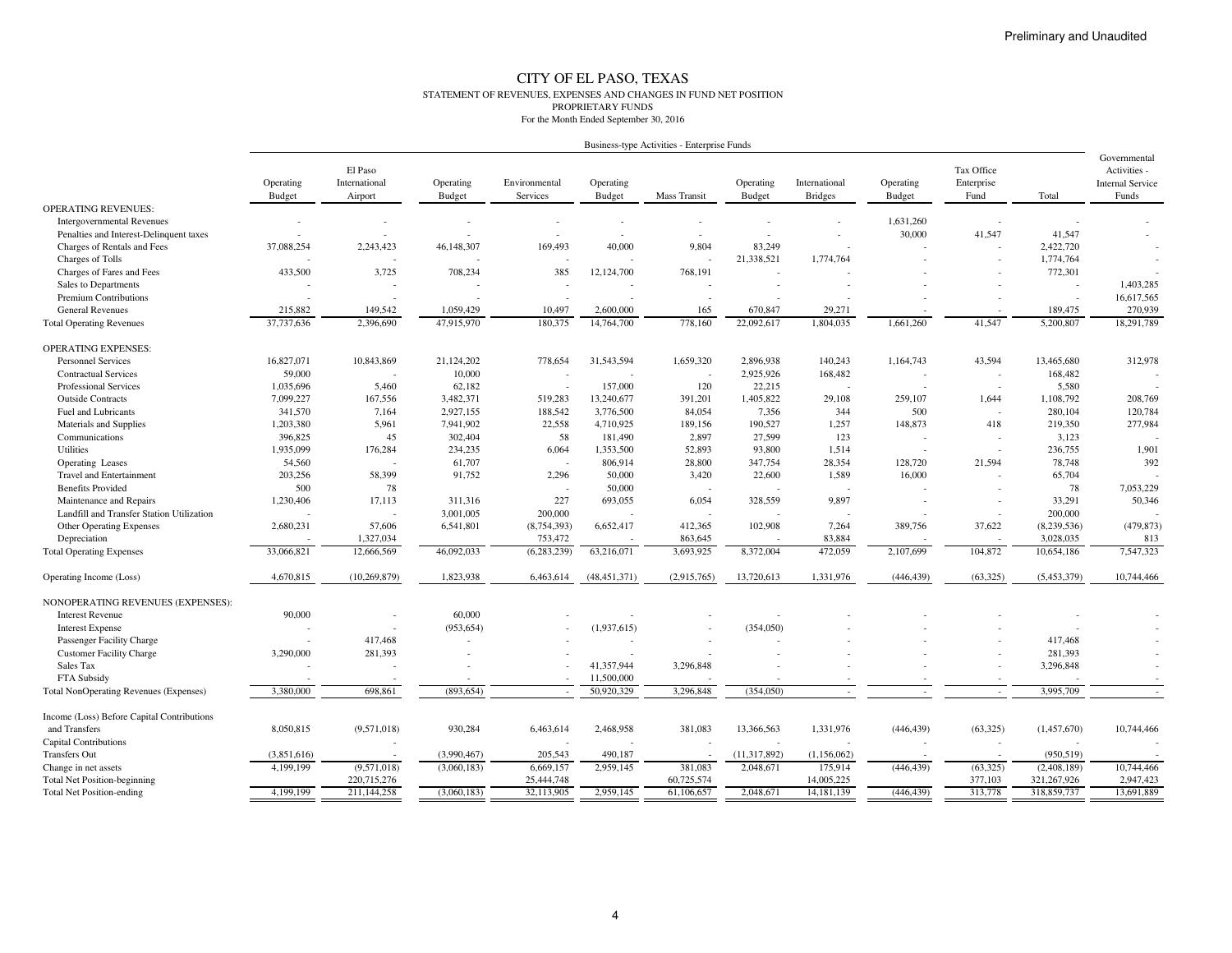STATEMENT OF CASH FLOWS PROPRIETARY FUNDS

| Business-type Activities - Enterprise Funds |  |  |
|---------------------------------------------|--|--|
|                                             |  |  |
|                                             |  |  |

|                                                                                              | El Paso International<br>Airport | Environmental<br><b>Services</b> | <b>Mass Transit</b> | International<br><b>Bridges</b> | Tax Office<br><b>Enterprise Fund</b> | Totals       | Governmental<br>Activities -<br><b>Internal Service</b><br>Funds |
|----------------------------------------------------------------------------------------------|----------------------------------|----------------------------------|---------------------|---------------------------------|--------------------------------------|--------------|------------------------------------------------------------------|
| <b>CASH FLOWS FROM OPERATING ACTIVITIES</b>                                                  |                                  |                                  |                     |                                 |                                      |              |                                                                  |
| Receipts from Customers                                                                      | 3,473,122                        | 572,434                          | 6,613,885           | 1,809,789                       | 44,148                               | 12,513,378   | 18,806,496                                                       |
| Payments to Suppliers                                                                        | (9,380,572)                      | 6,602,427                        | (3,628,423)         | (393, 181)                      | (87, 238)                            | (6,886,987)  | (7,773,282)                                                      |
| Payments to Employees                                                                        | (11,070,125)                     | (976, 017)                       | (2,355,418)         | (218,963)                       | (60, 787)                            | (14,681,310) | (148, 604)                                                       |
| Net cash provided (used) by operating activities                                             | (16, 977, 575)                   | 6,198,844                        | 630,044             | 1,197,645                       | (103, 877)                           | (9,054,919)  | 10,884,610                                                       |
| <b>CASH FLOWS FROM NONCAPITAL</b><br><b>FINANCING ACTIVITIES</b><br>Transfers to Other Funds |                                  | 205,543                          |                     | (1, 156, 062)                   |                                      | (950, 519)   |                                                                  |
| Transfers from Other Funds                                                                   |                                  |                                  |                     |                                 |                                      |              |                                                                  |
| Sales Tax                                                                                    |                                  |                                  | 3,296,848           |                                 |                                      | 3,296,848    |                                                                  |
| FTA Subsidy                                                                                  |                                  |                                  | (515, 108)          |                                 |                                      | (515, 108)   |                                                                  |
| Net cash provided (used) by noncapital financing                                             |                                  |                                  |                     |                                 |                                      |              |                                                                  |
| activities                                                                                   |                                  | 205,543                          | 2,781,740           | (1,156,062)                     |                                      | 1,831,221    |                                                                  |
| <b>CASH FLOWS FROM CAPITAL AND</b><br><b>RELATED FINANCING ACTIVITIES</b>                    |                                  |                                  |                     |                                 |                                      |              |                                                                  |
| Proceeds from Disposals                                                                      |                                  |                                  |                     |                                 |                                      |              |                                                                  |
| Passenger Facility Charge                                                                    | 417,468                          |                                  |                     |                                 |                                      | 417,468      |                                                                  |
| <b>Customer Facility Charges</b>                                                             | 281,393                          |                                  |                     |                                 |                                      | 281,393      |                                                                  |
| Capital Contributions from Federal Government                                                |                                  | 3,742,395                        |                     |                                 |                                      | 3,742,395    |                                                                  |
| Purchases of Capital Assets                                                                  | 5,261,593                        | (9,673,782)                      | (6, 111, 299)       | 29,660                          | (110, 586)                           | (10,604,414) | (131, 893)                                                       |
| Payment of Landfill Closure and Transfer Station costs<br>Proceeds from Capital Debt         |                                  |                                  |                     |                                 |                                      |              |                                                                  |
| Principal Paid on Capital Debt                                                               |                                  |                                  |                     |                                 |                                      | 851,355      |                                                                  |
| Interest Paid on Capital Debt                                                                |                                  |                                  | 851,355             |                                 |                                      |              |                                                                  |
| <b>Unamortized Bond Issue Expense</b>                                                        |                                  |                                  |                     |                                 |                                      |              |                                                                  |
| Proceeds from Sale of Capital Assets                                                         | (1,305,000)                      | 110,586                          | 8,306               |                                 | 110,586                              | (1,075,522)  |                                                                  |
| Net cash provided (used) by capital and related                                              |                                  |                                  |                     |                                 |                                      |              |                                                                  |
| financing activities                                                                         | 4,655,454                        | (5,820,801)                      | (5,251,638)         | 29,660                          |                                      | (6,387,325)  | (131, 893)                                                       |
| <b>CASH FLOWS FROM INVESTING ACTIVITIES</b>                                                  |                                  |                                  |                     |                                 |                                      |              |                                                                  |
| Proceeds from sales and maturities of investments                                            |                                  |                                  |                     |                                 |                                      |              |                                                                  |
| Purchases of Investments                                                                     | 19,802,166                       | 19,339,676                       |                     |                                 |                                      | 39,141,842   | 10,077,486                                                       |
| Interest                                                                                     |                                  |                                  |                     |                                 |                                      |              |                                                                  |
| Net cash provided (used) by investing activities                                             | 19,802,166                       | 19,339,676                       |                     |                                 |                                      | 39,141,842   | 10,077,486                                                       |
| Net increase (decrease) in cash and cash equivalents                                         | 7,480,045                        | 19,923,262                       | (1,839,854)         | 71,243                          | (103, 877)                           | 25,530,819   | 20,830,203                                                       |
| Cash and Cash Equivalents - beginning of the year                                            | 29,256,041                       | 27,374,218                       | (20,793,029)        | 4,741,979                       | 388,678                              | 40,967,887   | 14,888,642                                                       |
| Cash and Cash Equivalents - end of the year                                                  | 36,736,086                       | 47,297,480                       | (22, 632, 883)      | 4,813,222                       | 284,801                              | 66,498,706   | 35,718,845                                                       |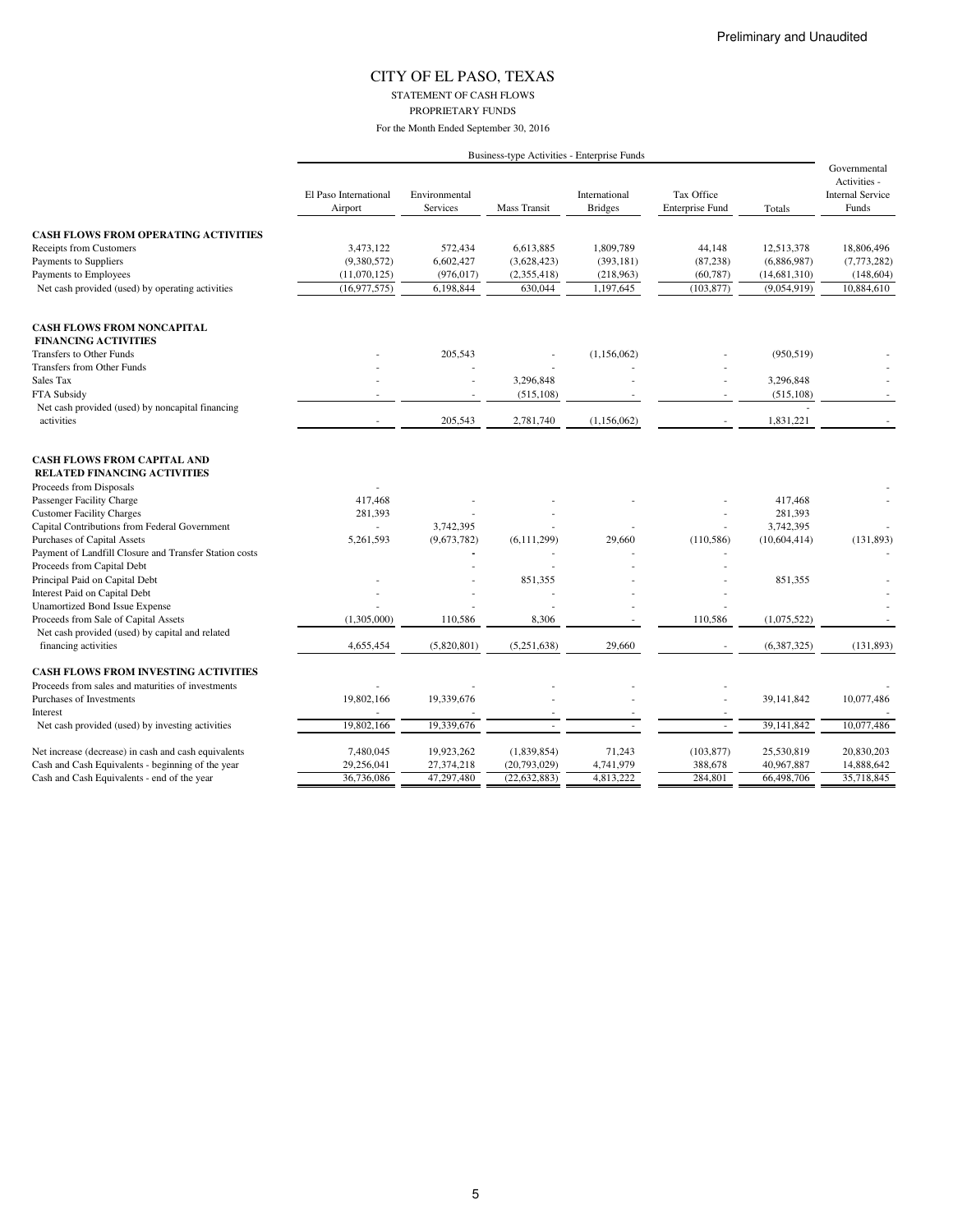STATEMENT OF CASH FLOWS PROPRIETARY FUNDS

|                                                                                                          |                                  |                           |              | Business-type Activities - Enterprise Funds |                                      |             |                                                                  |
|----------------------------------------------------------------------------------------------------------|----------------------------------|---------------------------|--------------|---------------------------------------------|--------------------------------------|-------------|------------------------------------------------------------------|
|                                                                                                          | El Paso International<br>Airport | Environmental<br>Services | Mass Transit | International<br><b>Bridges</b>             | Tax Office<br><b>Enterprise Fund</b> | Totals      | Governmental<br>Activities -<br><b>Internal Service</b><br>Funds |
| RECONCILIATION OF OPERATING INCOME (LOSS) TO NET CASH<br><b>PROVIDED (USED) BY OPERATING ACTIVITIES:</b> |                                  |                           |              |                                             |                                      |             |                                                                  |
| Operating Income (Loss)                                                                                  | (10, 269, 879)                   | 6,463,614                 | (2,915,765)  | 1,331,976                                   | (63,325)                             | (5,453,379) | 10,744,466                                                       |
| Adjustments to Reconcile Operating Income to Net Cash                                                    |                                  |                           |              |                                             |                                      |             |                                                                  |
| Provided (Used) by Operating Activities:                                                                 |                                  |                           |              |                                             |                                      |             |                                                                  |
| Landfill and Transfer Station Utilization                                                                |                                  |                           |              |                                             |                                      |             |                                                                  |
| Depreciation Expense                                                                                     | 1,327,034                        | 753,472                   | 863,645      | 83,884                                      | ٠                                    | 3,028,035   | 813                                                              |
| <b>Compensated Absences</b>                                                                              |                                  | 107,848                   | (211, 262)   | (34, 483)                                   | ٠                                    | (137, 897)  |                                                                  |
| Other Post Employment Benefits                                                                           |                                  |                           |              |                                             |                                      |             |                                                                  |
| Net Pension Obligation                                                                                   |                                  |                           |              |                                             |                                      |             | 226,799                                                          |
| Change in Assets and Liabilities:                                                                        |                                  |                           |              |                                             |                                      |             |                                                                  |
| Receivables, Net                                                                                         | 2,180,935                        | 392,059                   | (4,819)      | 5,754                                       | 2,601                                | 2,576,530   | 514,707                                                          |
| Inventories                                                                                              | (12,611)                         |                           | 32,940       |                                             |                                      | 20,329      | (107, 991)                                                       |
| <b>Other Assets</b>                                                                                      | 68,841                           |                           |              |                                             | ٠                                    | 68,841      | 973,786                                                          |
| Accounts and other payables                                                                              | (9,201,875)                      | (1,212,938)               | 3,350,141    | (145, 249)                                  | (25,960)                             | (7,235,881) | (1,405,545)                                                      |
| <b>Accrued Expenses</b>                                                                                  | (1,070,021)                      | (305, 211)                | (484, 836)   | (44, 237)                                   | (17, 193)                            | (1,921,498) | (62, 425)                                                        |
| Net cash provided (used) by operating activities                                                         | (16, 977, 575)                   | 6,198,844                 | 630,044      | 1,197,645                                   | (103, 877)                           | (9,054,919) | 10,884,610                                                       |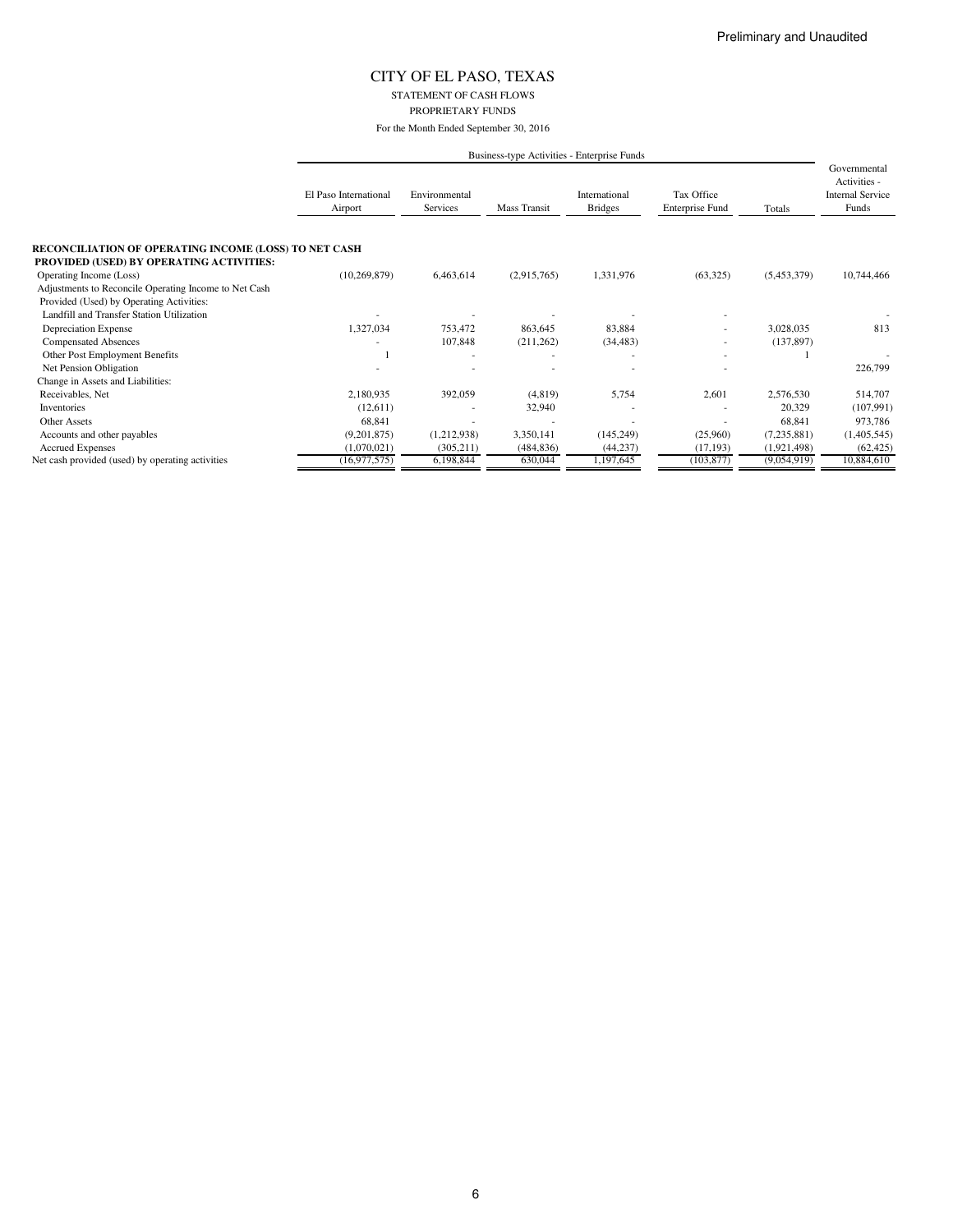### CITY OF EL PASO, TEXAS STATEMENT OF FIDUCIARY NET POSITION FIDUCIARY FUNDS September 30, 2016

|                                                        |                            | Private-Purpose          |                     |
|--------------------------------------------------------|----------------------------|--------------------------|---------------------|
|                                                        | <b>Pension Trust Funds</b> | Trusts                   | <b>Agency Funds</b> |
| <b>ASSETS</b>                                          |                            |                          |                     |
| Cash and Cash Equivalents                              | 20,884,120                 | 3,299,960                | 539, 752, 145       |
| Investments:                                           |                            |                          |                     |
| Commingled Funds                                       | 53,833,171                 |                          |                     |
| High-yield Bond Obligations                            | 47,826,591                 |                          |                     |
| <b>Mutual Funds</b>                                    | 21,254,906                 |                          |                     |
| Corporate Stocks                                       | 102,495,709                |                          |                     |
| <b>Bank Collective Investment Funds</b>                | 186,488,037                |                          |                     |
| Foreign Exchange Contract                              |                            |                          |                     |
| Private Equities                                       | 115,512,002                |                          |                     |
| Investment in Real Estate Funds                        | 142,368,654                |                          |                     |
| <b>Fixed Income Securities</b>                         | 459,583,003                |                          |                     |
| <b>Domestic Equities</b>                               | 429,373,652                |                          |                     |
| <b>International Equities</b>                          | 365,590,763                |                          |                     |
| Invested securities lending collateral                 | 100,302,725                |                          |                     |
| Receivables - Net of Allowances                        |                            |                          |                     |
| Trade                                                  |                            |                          | 5.666               |
| <b>Commission Credits Receivable</b>                   | 135,603                    |                          |                     |
| Due from Brokers For Securities Sold                   | 279,023                    |                          |                     |
| <b>Employer Contributions</b>                          | 1,006,779                  |                          |                     |
| <b>Employee Contributions</b>                          | 698,104                    |                          |                     |
| Interest                                               | 843,024                    | 7                        |                     |
| Other                                                  | 171                        |                          |                     |
| Taxes                                                  | $\overline{a}$             |                          | 79,177,298          |
| Prepaid Items                                          | 22,895                     |                          |                     |
| Due from Other Funds                                   |                            |                          | 294,337             |
| Capital Assets:                                        |                            |                          |                     |
| Buildings, Improvements & Equipment, Net               | 2,703,656                  |                          |                     |
| <b>Total Assets</b>                                    | 2,051,202,588              | 3,299,967                | 619,229,446         |
| <b>LIABILITIES</b>                                     |                            |                          |                     |
| <b>Accounts Payable</b>                                | 102,955,876                |                          | 332,712             |
| <b>Accrued Payroll</b>                                 | 2,344,354                  |                          |                     |
| Prepaid Property Taxes                                 |                            |                          | 2,471,880           |
| Deferred Revenue - Commission Credits                  | 135,603                    |                          |                     |
| Due to Other Government Agencies                       |                            |                          | 534,696,991         |
| Property Taxes Subject to Refund-Other Taxing Entities |                            |                          | 2,883,255           |
| Uncollected Property Taxes-Other Taxing Entities       |                            |                          | 78,844,608          |
| <b>Total liabilities</b>                               | 105,435,833                | $\overline{\phantom{a}}$ | 619,229,446         |
| <b>NET POSITION:</b>                                   |                            |                          |                     |
| Held in Trust for Pension Benefits and Other Purposes  | 1,945,766,755              | 3,299,967                |                     |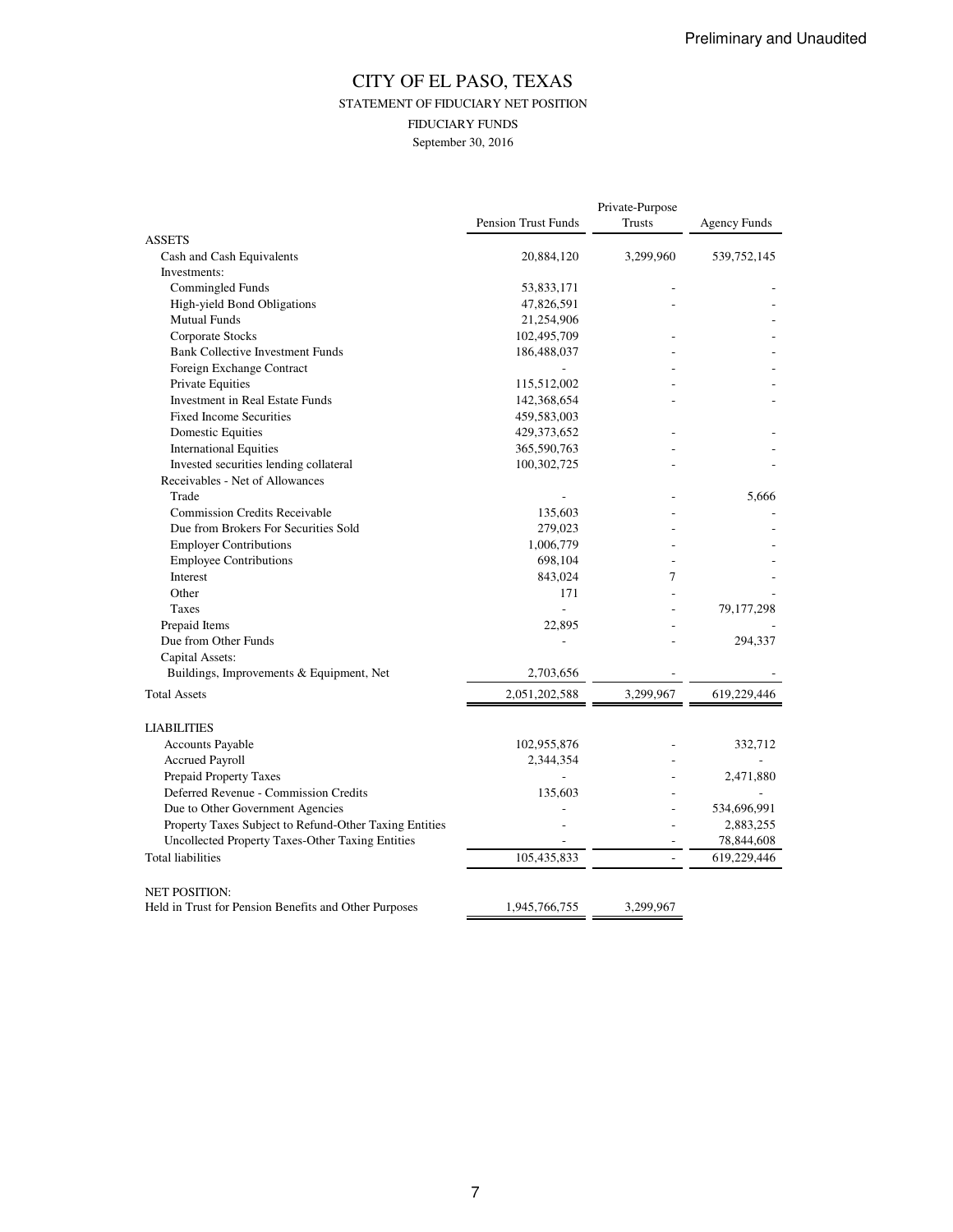## CITY OF EL PASO, TEXAS STATEMENT OF CHANGES IN FIDUCIARY NET POSITION FIDUCIARY FUNDS For the Month Ended September 30, 2016

|                                               | Pension Trust  | Private-Purpose |
|-----------------------------------------------|----------------|-----------------|
|                                               | Funds          | <b>Trusts</b>   |
|                                               |                |                 |
| <b>ADDITIONS:</b>                             |                |                 |
| Contributions:                                |                |                 |
| Employer                                      | 48,562,872     |                 |
| Employee                                      | 35, 133, 362   |                 |
| Total contributions                           | 83,696,234     |                 |
| Rental vehicle sales tax                      |                |                 |
| Miscellaneous                                 |                | 9,467           |
| Investment income:                            |                |                 |
| Net depreciation if fair value of investments | (35,772,291)   |                 |
| Interest                                      | 14,622,724     |                 |
| <b>Dividends</b>                              | 14,279,925     |                 |
| Securities lending income                     | 461,478        |                 |
| Investment advisor fees                       | (8,275,594)    |                 |
| Net investment income                         | (14,745,168)   |                 |
| Total additions                               | 68,976,090     | 9,467           |
| <b>DEDUCTIONS:</b>                            |                |                 |
| Benefits paid to participants                 | 117,855,995    |                 |
| Refunds                                       | 5,893,687      |                 |
| Administrative expenses                       | 3,041,280      |                 |
| Depreciation and amortization expense         | 172,814        |                 |
| Expended for other purposes                   |                | 4,037           |
| <b>Total deductions</b>                       | 126,963,776    | 4,037           |
| Change in net assets                          | (57, 987, 686) | 5,430           |
| Net position - beginning of the year          | 2,003,754,441  | 3,294,537       |
| Net position - end of the year                | 1,945,766,755  | 3,299,967       |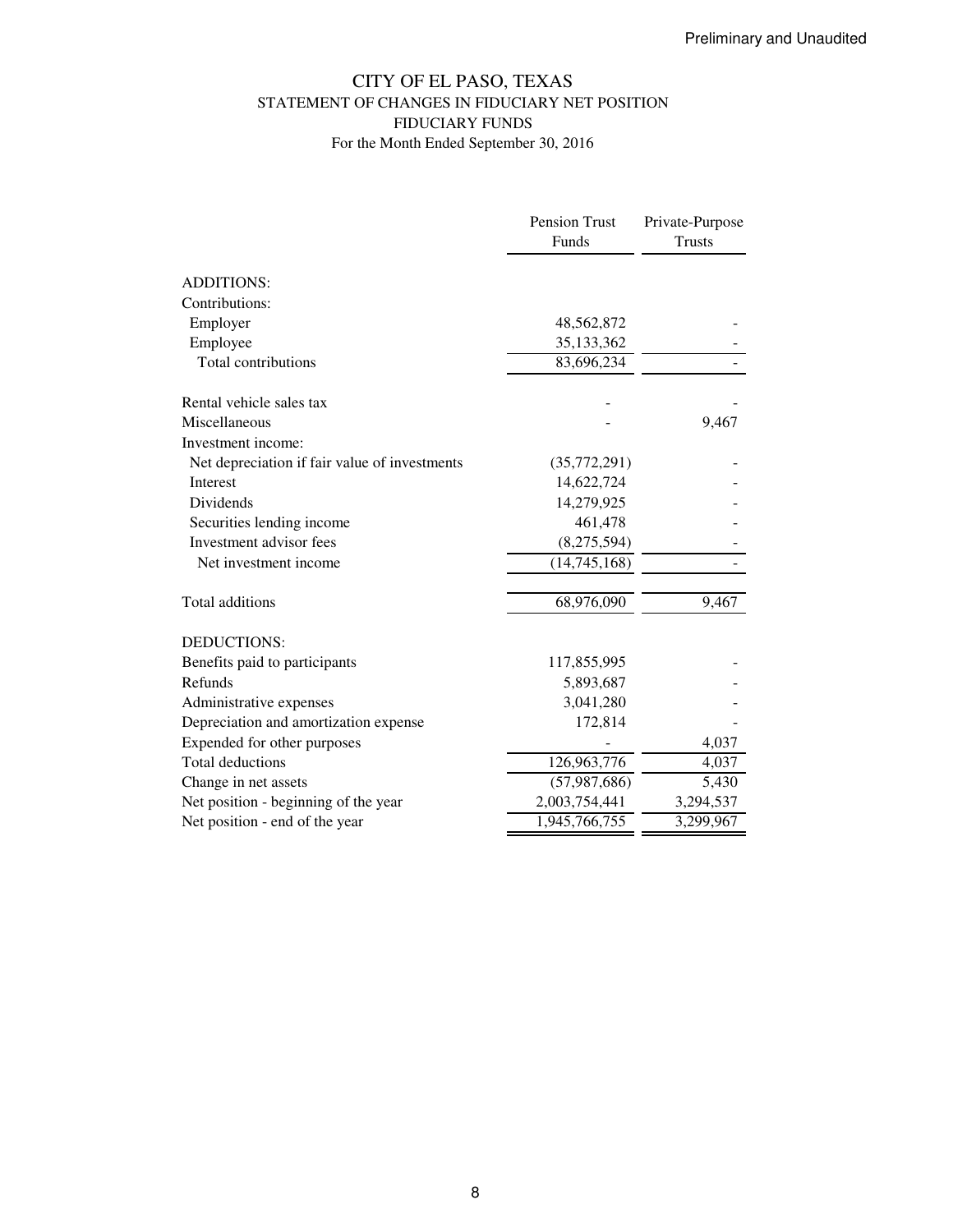### REQUIRED SUPPLEMENTARY INFORMATION

SCHEDULE OF REVENUES, EXPENDITURES AND CHANGES IN FUND BALANCE - BUDGET AND ACTUAL

GENERAL FUND

For the Month Ended September 30, 2016

|                                                            | <b>Budgeted Amounts</b> |             |             |                                                  |             |
|------------------------------------------------------------|-------------------------|-------------|-------------|--------------------------------------------------|-------------|
|                                                            |                         |             | Actual      | Variance with<br><b>Final Budget</b><br>Positive |             |
|                                                            | Original                | Final       | Amounts     | (Negative)                                       | % of Budget |
| Resources (inflows):                                       |                         |             |             |                                                  |             |
| Property taxes                                             | 154,923,003             | 154,923,003 | (105, 280)  | (155, 028, 283)                                  | $-0.07%$    |
| Penalties and Interest-Delinquent taxes                    | 151,446                 | 151,446     | 58,284      | (93, 162)                                        | 38.49%      |
| Sales taxes                                                | 85,173,174              | 85,173,174  | 6,589,231   | (78, 583, 943)                                   | 7.74%       |
| Franchise fees                                             | 50,707,193              | 50,707,193  | 202,960     | (50, 504, 233)                                   | 0.40%       |
| Licenses and permits                                       | 12,574,325              | 12,574,325  | 938,297     | (11, 636, 028)                                   | 7.46%       |
| Fines and forfeitures                                      | 12,084,048              | 12,084,048  | 725,801     | (11,358,247)                                     | 6.01%       |
| Charges for services                                       | 34,779,199              | 34,833,314  | 2,006,486   | (32,826,828)                                     | 5.76%       |
| Intergovernmental revenues                                 | 469,169                 | 469,169     | 1,258       | (467, 911)                                       | 0.27%       |
| <b>County Participation</b>                                | 400,871                 | 400,871     |             | (400, 871)                                       |             |
| Rents and other                                            | 1,672,791               | 1,672,791   | 2,533,368   | 860,577                                          | 151.45%     |
| Interest                                                   | 100,000                 | 100,000     |             | (100,000)                                        |             |
| Transfers In                                               | 15,657,871              | 15,657,871  | 1,357,183   | (14,300,688)                                     | 8.67%       |
| Amounts available for appropriation from                   |                         |             |             |                                                  |             |
| current year resources                                     | 368,693,090             | 368,747,205 | 14,307,588  | (354, 439, 617)                                  | 3.88%       |
| Charges to appropriations (outflows):                      |                         |             |             |                                                  |             |
| <b>General Government:</b>                                 |                         |             |             |                                                  |             |
| Mayor and Council                                          | 1,275,010               | 1,215,998   | 51,386      | 1,164,612                                        | 4.23%       |
| <b>City Manager</b>                                        | 1,196,630               | 1,196,630   | 78,184      | 1,118,446                                        | 6.53%       |
| Office of Management and Budget                            | 941,413                 | 941,413     | 26,504      | 914,909                                          | 2.82%       |
| <b>Internal Audit</b>                                      | 472,557                 | 472,557     | 22,242      | 450,315                                          | 4.71%       |
| Public Information                                         | 282,592                 | 282,592     | 12,636      | 269,956                                          | 4.47%       |
| Municipal Clerk                                            | 2,322,526               | 2,429,432   | 73,921      | 2,355,511                                        | $3.04\%$    |
| <b>Financial Services</b>                                  | 3,360,445               | 3,360,418   | 131,794     | 3,228,624                                        | 3.92%       |
| <b>Information Technology</b>                              | 7,031,247               | 7,031,247   | 2,427,102   | 4,604,145                                        | 34.52%      |
| <b>City Records</b>                                        | 239,888                 | 239,888     |             | 239,888                                          |             |
| <b>City Attorney</b>                                       | 3,960,788               | 3,955,188   | 120,215     | 3,834,973                                        | 3.04%       |
| Human Resources                                            | 1,084,263               | 1,056,263   | 88,939      | 967,324                                          | 8.42%       |
| Public Safety and Community Services:                      |                         |             |             |                                                  |             |
| Police Department                                          | 117,984,542             | 117,964,502 | 9,391,916   | 108,572,586                                      | 7.96%       |
| Fire Department                                            | 97,267,111              | 97,262,698  | 4,552,725   | 92,709,973                                       | 4.68%       |
| Municipal Court                                            | 3,151,404               | 3,194,444   | 124,960     | 3,069,484                                        | 3.91%       |
| Public Health                                              | 6,169,603               | 6,158,283   | 295,438     | 5,862,845                                        | 4.80%       |
| Library                                                    | 8,964,491               | 8,964,492   | 336,488     | 8,628,004                                        | 3.75%       |
| Parks Department                                           | 19,989,529              | 20,132,955  | 699,916     | 19,433,039                                       | 3.48%       |
| Transportation and Public Works:                           |                         |             |             |                                                  |             |
| <b>Facilities Maintenance</b>                              | 20,874,836              | 20,804,836  | 1,453,979   | 19,350,857                                       | $6.99\%$    |
| Engineering                                                | 6,563,128               | 6,467,588   | 225,680     | 6,241,908                                        | 3.49%       |
| <b>Street Department</b>                                   | 11,378,315              | 11,502,430  | 627,218     | 10,875,212                                       | 5.45%       |
| Development and Tourism:                                   |                         |             |             |                                                  |             |
| City Development:                                          |                         |             |             |                                                  |             |
| <b>Business Center</b>                                     | 5,528,787               | 5,528,787   | 226,877     | 5,301,910                                        | 4.10%       |
| <b>Building Permits Inspection-Commercial</b>              | 1,115,728               | 1,115,728   | 39,773      | 1,075,955                                        | 3.56%       |
| Economic Development Administration                        |                         |             | 23,945      | (23,945)                                         |             |
| Economic Development                                       | 1,777,782               | 1,777,782   | 48,604      | 1,729,178                                        | 2.73%       |
| Community and human development<br>Culture and recreation: | 472,545                 | 521,602     | 22,971      | 498,631                                          | 4.40%       |
| Art Museum                                                 | 1,267,205               | 1,124,725   | 30,811      | 1,093,914                                        | 2.74%       |
| <b>History Museum</b>                                      | 665,399                 | 706,399     | 24,169      | 682,230                                          | 3.42%       |
| Archeology Museum                                          | 192,531                 | 197,031     | 8,783       | 188,248                                          | 4.46%       |
| <b>Cultural Affairs</b>                                    | 306,992                 | 400,772     | 14,935      | 385,837                                          | 3.73%       |
| Zoo                                                        | 4,173,567               | 4,173,567   | 189,344     | 3,984,223                                        | 4.54%       |
| Nondepartmental:                                           |                         |             |             |                                                  |             |
| Non Departmental                                           | 38,682,236              | 44,383,907  | 2,811,566   | 41,572,341                                       | 6.33%       |
| Total charges to appropriations                            | 368,693,090             | 374,564,154 | 24,183,021  | 350,381,133                                      | 6.46%       |
| Increase (Decrease) in fund balance:                       |                         | (5,816,949) | (9,875,433) | (4,058,484)                                      |             |
| Fund balance, Beginning                                    | 43,346,026              | 43,346,026  | 43,346,026  |                                                  |             |
| Fund balance, Ending                                       | 43,346,026              | 37,529,077  | 33,470,593  | (4,058,484)                                      |             |

This budget and this schedule are prepared on a basis consistent with accounting principles generally accepted in the United States.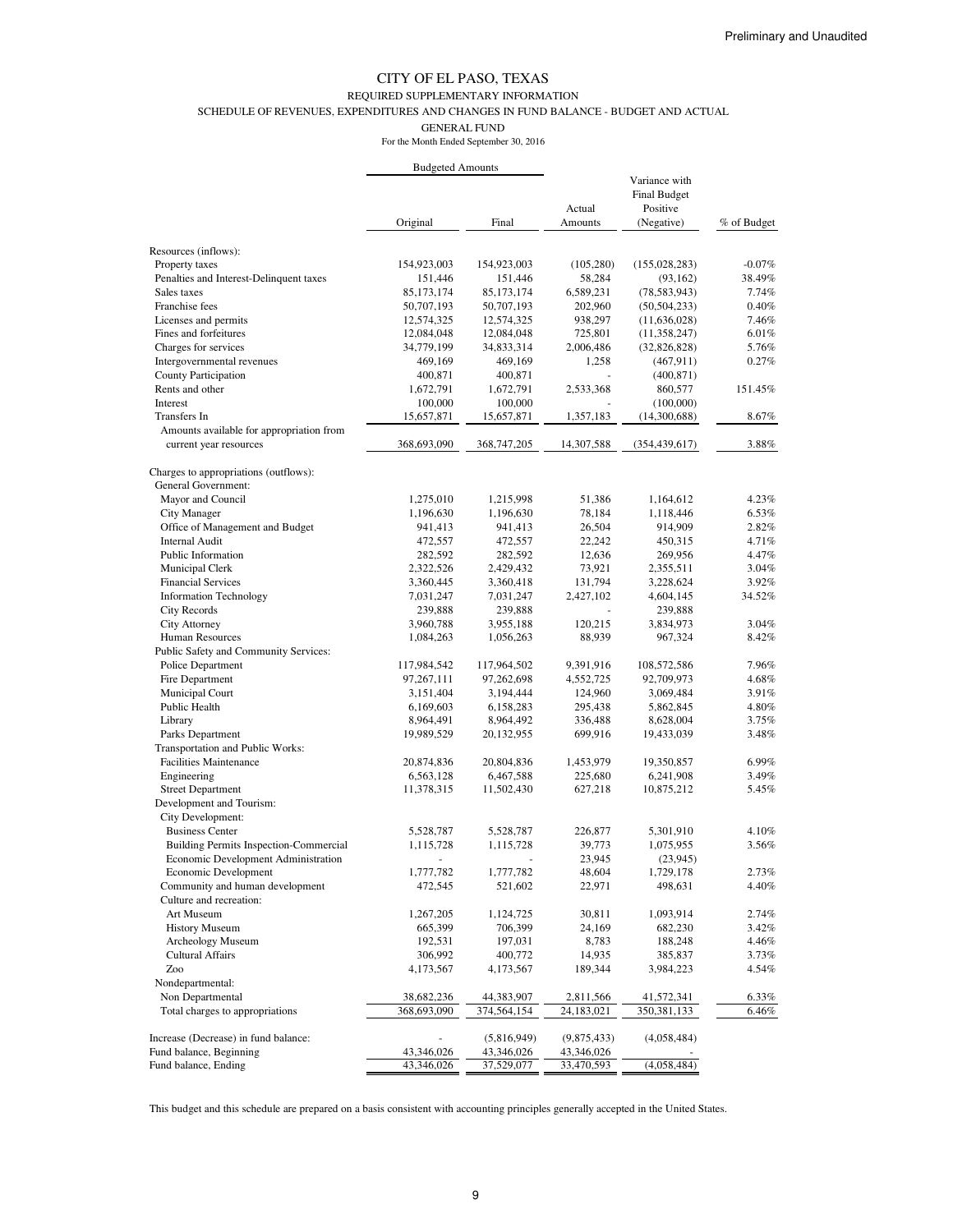### CITY OF EL PASO, TEXAS COMBINING BALANCE SHEET NONMAJOR GOVERNMENTAL FUNDS September 30, 2016

|                                                    |                          |                          | Special Revenue Funds |           |            |            |
|----------------------------------------------------|--------------------------|--------------------------|-----------------------|-----------|------------|------------|
|                                                    | Federal                  |                          |                       | Public    |            |            |
|                                                    | Grants                   | <b>State Grants</b>      | <b>Other Grants</b>   | Health    | Nongrants  | Total      |
| <b>ASSETS</b>                                      |                          |                          |                       |           |            |            |
| Cash and Cash Equivalents                          | (5,287,531)              | (677, 617)               | 15,164                | 6,919,039 | 34,976,790 | 35,945,845 |
| Receivables - Net of Allowances                    |                          |                          |                       |           |            |            |
| Interest                                           | 20                       |                          |                       | 919       | 80         | 1,019      |
| Trade                                              | 23,532                   | 22,614                   |                       | 8,532     | 236,125    | 290,803    |
| <b>Notes</b>                                       | 23,069                   |                          |                       |           |            | 23,069     |
| Due From Other Government Agencies                 | 5,956,327                | 785,559                  | 5,613,743             | 2,215,234 |            | 14,570,863 |
| Other                                              |                          |                          |                       | 2,028     | 5,611,715  | 5,613,743  |
| Inventory                                          | $\overline{\phantom{a}}$ |                          |                       |           | 40,574     | 40,574     |
| <b>Total Assets</b>                                | 715,417                  | 130,556                  | 5,628,907             | 9,145,752 | 41,964,567 | 57,585,199 |
|                                                    |                          |                          |                       |           |            |            |
| <b>LIABILITIES</b>                                 |                          |                          |                       |           |            |            |
| <b>Accounts Payable</b>                            | 72,154                   | 21,298                   | 5,644,509             | 120,116   | 5,532,988  | 11,391,065 |
| <b>Taxes Payable</b>                               |                          |                          |                       |           | 15,474     | 15,474     |
| <b>Unearned Revenue</b>                            | 643,263                  | 55,694                   |                       | 9,025,636 | 1,392,064  | 11,116,657 |
| Due To Other Government Agencies                   |                          | 53,564                   | 5,024                 |           |            | 58,588     |
| Claims and Judgments                               |                          |                          |                       |           |            |            |
| <b>Compensated Absences</b>                        |                          |                          |                       |           | 88,911     | 88,911     |
| <b>Total Liabilities</b>                           | 715,417                  | 130,556                  | 5,649,533             | 9,145,752 | 7,029,437  | 22,670,695 |
| <b>FUND BALANCES:</b>                              |                          |                          |                       |           |            |            |
| Nonspendable                                       |                          |                          |                       |           | 40,574     | 40,574     |
| Restricted                                         |                          |                          | (20,625)              |           | 21,946,704 | 21,926,079 |
| Committed                                          |                          |                          |                       |           | 13,500,366 | 13,500,366 |
| Unassigned                                         |                          | $\overline{\phantom{a}}$ |                       |           | (552, 515) | (552, 515) |
| TOTAL FUND BALANCES<br>TOTAL LIABILITIES, AND FUND |                          |                          | (20, 626)             |           | 34,935,130 | 34,914,504 |
| <b>BALANCES</b>                                    | 715,417                  | 130,556                  | 5,628,907             | 9,145,752 | 41,964,567 | 57,585,199 |

-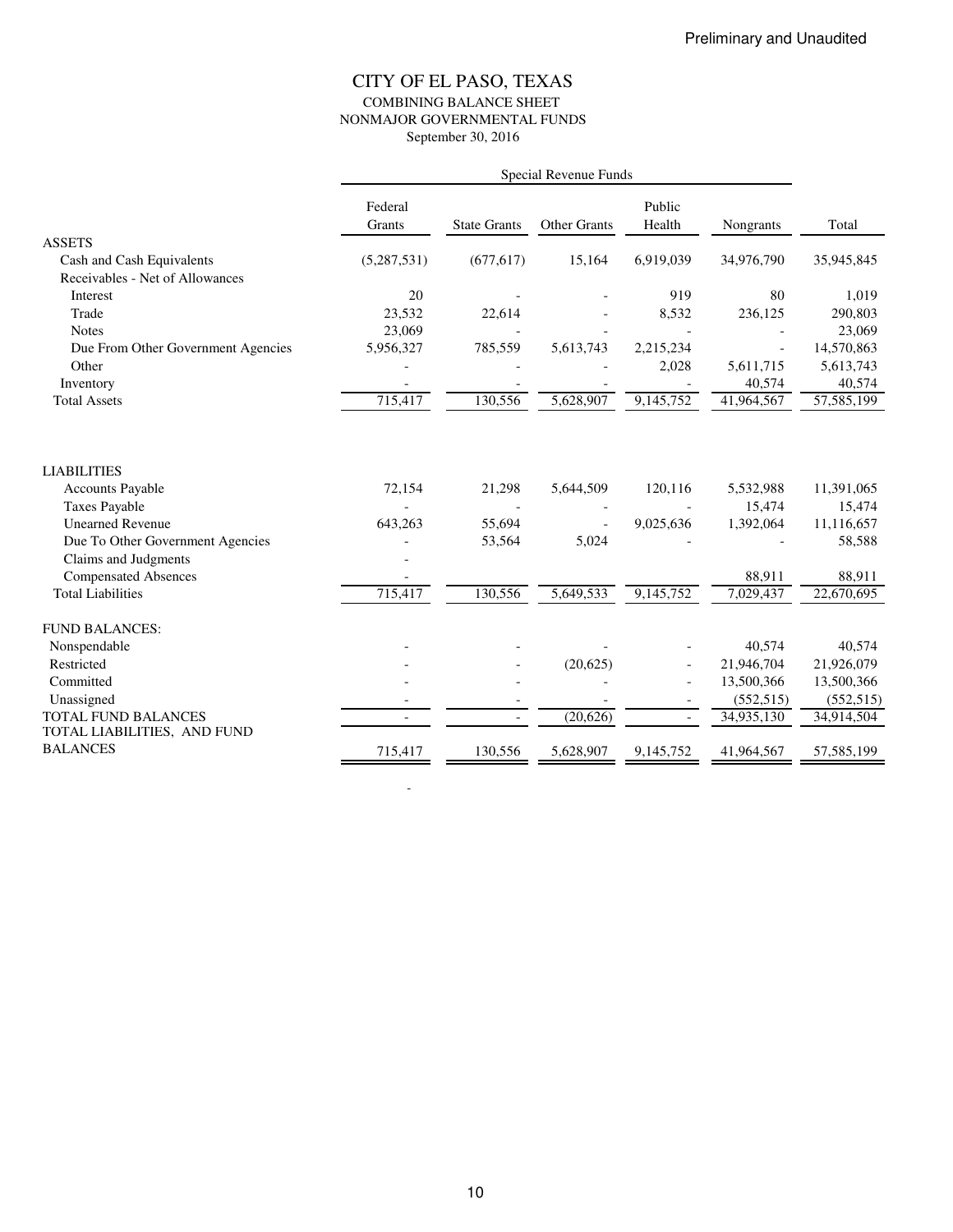#### CITY OF EL PASO, TEXAS COMBINING STATEMENT OF REVENUES, EXPENDITURES AND CHANGES IN FUND BALANCESNONMAJOR GOVERNMENTAL FUNDS

|                                              |                |                     | Special Revenue runds |                |                          |             |
|----------------------------------------------|----------------|---------------------|-----------------------|----------------|--------------------------|-------------|
|                                              | Federal        |                     |                       | Public         |                          |             |
|                                              | Grants         | <b>State Grants</b> | Other Grants          | Health         | Nongrants                | Total       |
| Revenues                                     |                |                     |                       |                |                          |             |
| <b>Sales Taxes</b>                           |                |                     |                       |                | 30,929                   | 30,929      |
| <b>Charges for Services</b>                  |                |                     |                       | 20,352         | 463,556                  | 483,908     |
| <b>Fines and Forfeitures</b>                 |                |                     |                       |                | 175,073                  | 175,073     |
| Licenses and Permits                         | 6,435          |                     |                       |                |                          | 6,435       |
| <b>Intergovernmental Revenues</b>            | 372,987        | 130,914             | L,                    | 511,275        | $\overline{\phantom{a}}$ | 1,015,176   |
| Rents and Other                              |                |                     | 673                   |                | 114,459                  | 115,132     |
| Total revenues                               | 379,422        | 130,914             | 673                   | 531,627        | 1,080,785                | 2,123,421   |
| Expenditures                                 |                |                     |                       |                |                          |             |
| Current:                                     |                |                     |                       |                |                          |             |
| <b>General Government</b>                    | $\overline{a}$ | 2,068               |                       |                | 14,696                   | 16,764      |
| <b>Public Safety</b>                         | 378,700        | 127,010             |                       | 7,348          | 171,461                  | 684,519     |
| Public Works                                 |                |                     |                       |                | 156,531                  | 156,531     |
| Public Health                                |                |                     |                       | 524,279        | $\overline{\phantom{a}}$ | 524,279     |
| Parks Department                             | 412            | 109                 |                       |                | 47,179                   | 47,700      |
| Library                                      | 310            |                     |                       |                |                          | 310         |
| Non Departmental                             |                | $\overline{a}$      |                       |                | 2,188                    | 2,188       |
| Culture and Recreation                       |                | 466                 | 1,979                 |                | 124,514                  | 126,959     |
| Economic Development                         |                |                     |                       |                | 97,874                   | 97,874      |
| <b>Environmental Code Compliance</b>         |                | $\sim$              |                       |                | 17,419                   | 17,419      |
| Community and Human Development              |                | 820                 |                       |                | 743                      | 1,563       |
| Capital Outlay                               |                | 441                 |                       |                | 13,490                   | 13,931      |
| Total expenditures                           | 379,422        | 130,914             | 1,979                 | 531,627        | 646,095                  | 1,690,037   |
| Excess (Deficiency) of revenues over (under) |                |                     |                       |                |                          |             |
| expenditures                                 |                |                     | (1,306)               |                | 434,690                  | 433,384     |
| OTHER FINANCING SOURCES(USES):               |                |                     |                       |                |                          |             |
| Transfers In                                 |                |                     |                       |                | 67,326                   | 67,326      |
| <b>Transfers Out</b>                         |                |                     |                       |                | (535, 657)               | (535, 657)  |
| Budget only                                  |                |                     |                       |                | (3,852,303)              | (3,852,303) |
| Other Sources (Uses)                         |                |                     |                       |                | 3,852,303                | 3,852,303   |
| Total other financing sources (uses):        |                |                     |                       |                | (468, 331)               | (468, 331)  |
| Net change in fund balances                  |                |                     | (1,306)               |                | (33, 641)                | (34, 947)   |
| Fund balances - beginning of year            |                |                     | (19,320)              |                | 34,968,771               | 34,949,451  |
| Fund balances - end of year                  |                |                     | (20,626)              | $\overline{a}$ | 34,935,130               | 34,914,504  |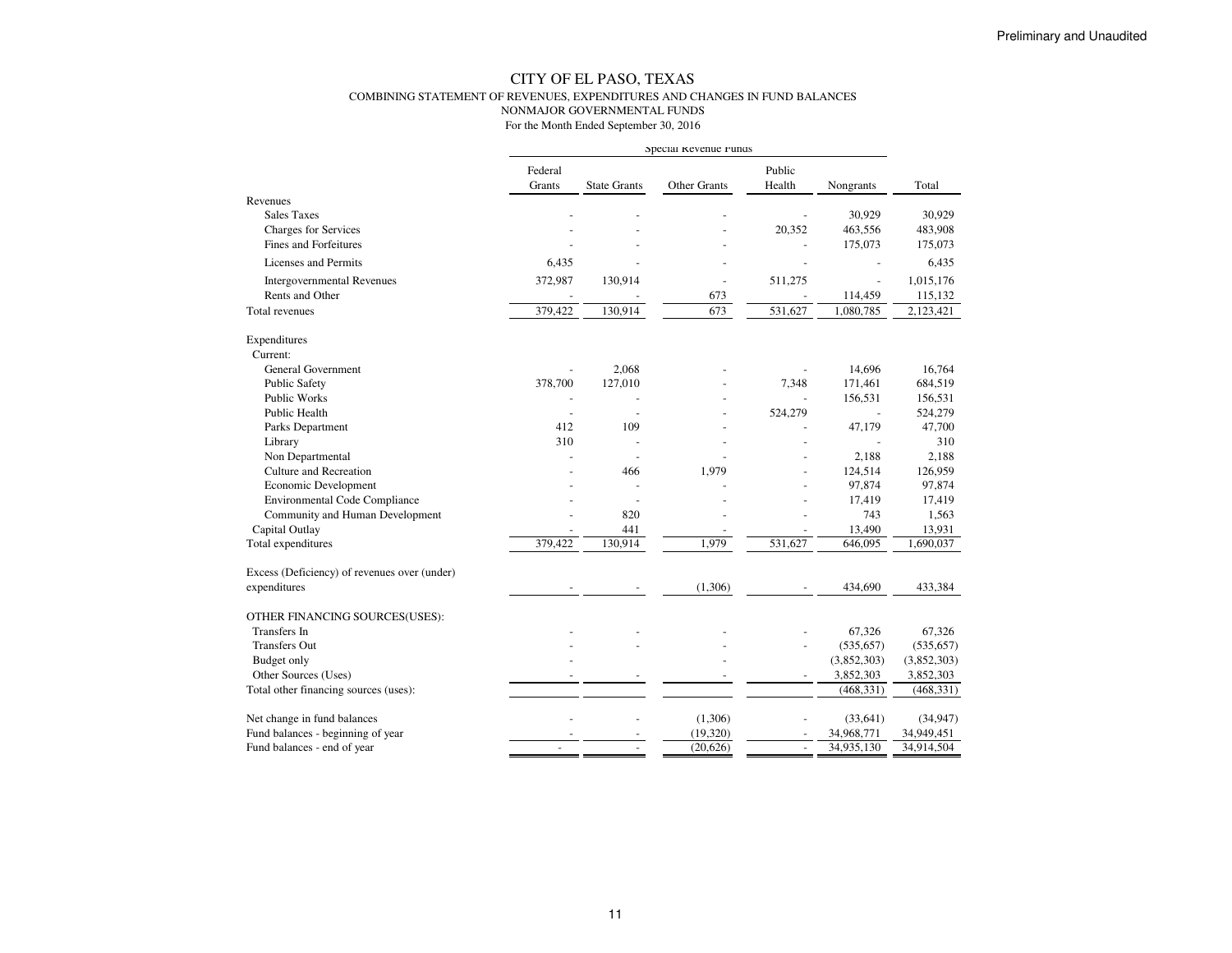SCHEDULE OF REVENUES, EXPENDITURES AND CHANGES IN FUND BALANCES - BUDGET AND ACTUAL

DEBT SERVICE FUND

For the Month Ended September 30, 2016

|                                          | <b>Budgeted Amounts</b> |                           | Actual    | Variance with<br><b>Final Budget</b><br>Positive |  |
|------------------------------------------|-------------------------|---------------------------|-----------|--------------------------------------------------|--|
|                                          | Adopted                 | Final                     | Amounts   | (Negative)                                       |  |
|                                          |                         |                           |           |                                                  |  |
| Resources (inflows):                     |                         |                           |           |                                                  |  |
| Property taxes                           | 81,650,892              | 81,650,892                | (63,304)  | (81,714,196)                                     |  |
| Penalties and Interest-Delinquent taxes  |                         |                           | 29,679    | 29,679                                           |  |
| Parking meter revenue                    | 1,213,350               | 1,213,350                 | 96,001    | (1,117,349)                                      |  |
| Federal tax credit - Build America Bonds | 2,114,772               | 2,114,772                 |           | (2,114,772)                                      |  |
| Face amount of refunding bonds issued    |                         |                           |           |                                                  |  |
| Premium on bonds issued                  |                         |                           |           |                                                  |  |
| Transfers from other funds               | 2,442,230               | 2,442,230                 |           | (2,442,230)                                      |  |
| Amounts available for appropriation      | $\overline{87,}421,244$ | $\overline{87}, 421, 244$ | 62,376    | (87,358,868)                                     |  |
| Charges to appropriations (outflows):    |                         |                           |           |                                                  |  |
| Debt service:                            |                         |                           |           |                                                  |  |
| Principal                                | 40,284,278              | 40,284,278                |           | 40,284,278                                       |  |
| Interest                                 | 46,951,036              | 46,951,036                |           | 46,951,036                                       |  |
| Fiscal fees                              | 48,000                  | 48,000                    |           | 48,000                                           |  |
| <b>Transfers Out</b>                     | 125,930                 | 125,930                   |           | 125,930                                          |  |
| Arbitrage rebate                         | 12,000                  | 12,000                    |           | 12,000                                           |  |
| Total charges to appropriations          | 87,421,244              | 87,421,244                |           | 87,421,244                                       |  |
|                                          |                         |                           |           |                                                  |  |
| Increase (Decrease) in fund balance      |                         |                           | 62,376    | 62,376                                           |  |
| Fund balance, Beginning                  | 2,172,611               | 2,172,611                 | 4,094,607 | 1,921,996                                        |  |
| Fund balance, Ending                     | 2,172,611               | 2,172,611                 | 4,156,983 | 1,984,372                                        |  |

This budget and this schedule are prepared on a basis consistent with accounting principles generally accepted in the United States.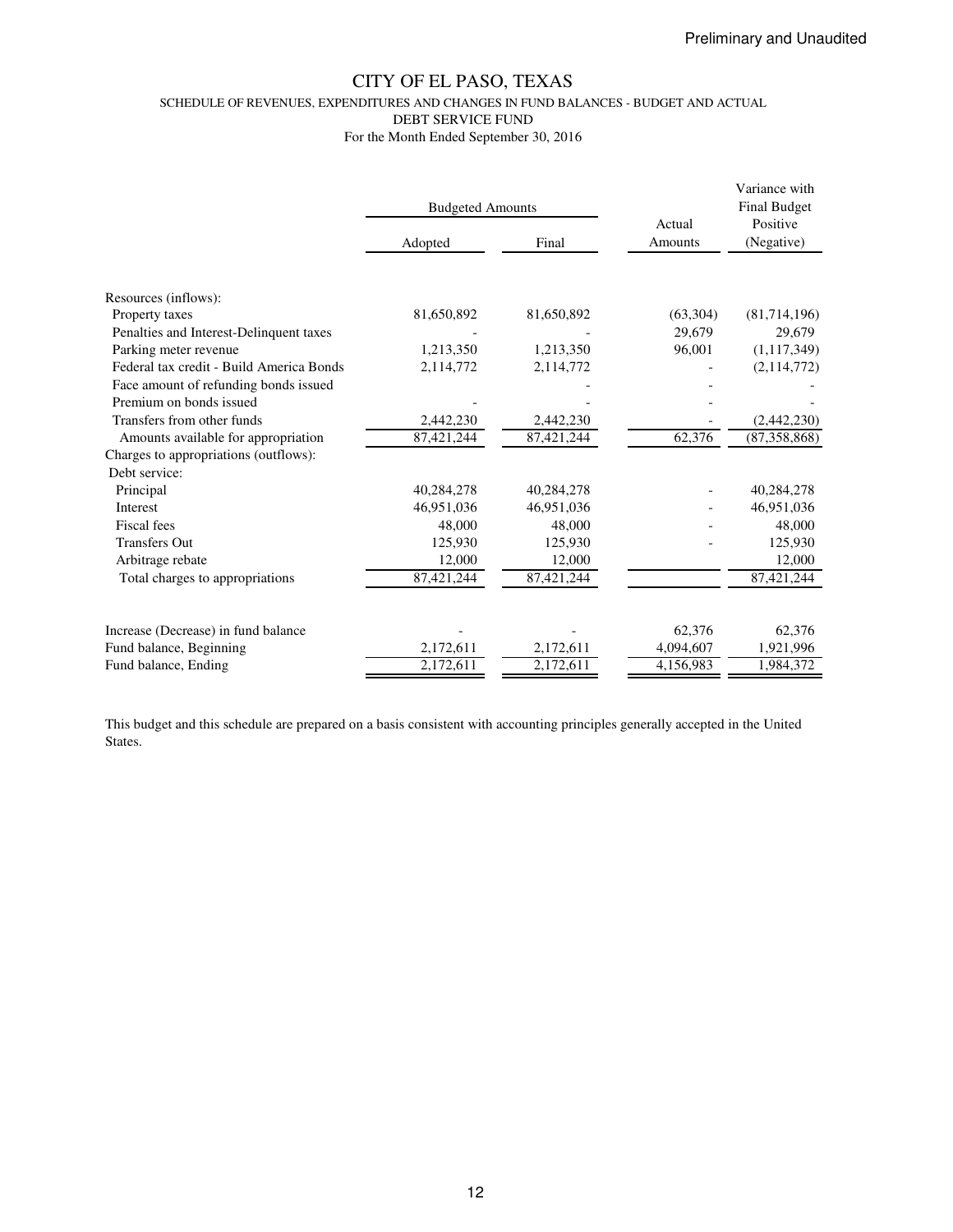## STATEMENT OF NET POSITION

INTERNAL SERVICE FUNDS

September 30, 2016

|                                                       | <b>SUPPLY AND</b> | <b>SELF</b>      |               |
|-------------------------------------------------------|-------------------|------------------|---------------|
|                                                       | <b>SUPPORT</b>    | <b>INSURANCE</b> | <b>TOTALS</b> |
| <b>ASSETS:</b>                                        |                   |                  |               |
| Cash and Cash Equivalents                             | 867,122           | 34,851,723       | 35,718,845    |
| Receivables - Net of Allowances                       |                   |                  |               |
| Interest                                              |                   | 7,069            | 7,069         |
| Trade                                                 |                   | 3,159            | 3,159         |
| Inventory                                             | 978,057           |                  | 978,057       |
| Capital Assets:                                       |                   |                  |               |
| Buildings, Improvements & Equipment, Net              | 308,340           |                  | 308,340       |
| <b>TOTAL ASSETS</b>                                   | 2,153,519         | 34,861,951       | 37,015,470    |
| DEFERRED OUTFLOWS OF RESOURCES                        |                   |                  |               |
| Deferred Outflow of Resources - Pension Contributions | 391,144           | 113,728          | 504,872       |
| Deferred Outflow of Resources - Econ/Demog Losses     | 63,563            | 18,482           | 82,045        |
| <b>Total Deferred Outflows of Resources</b>           | 454,707           | 132,210          | 586,917       |
| Total Assets & Deferred Outflows                      | 2,608,226         | 34,994,161       | 37,602,387    |
| <b>LIABILITIES:</b>                                   |                   |                  |               |
| <b>Accounts Payable</b>                               | 291,820           | 438,557          | 730,377       |
| <b>Compensated Absences</b>                           | 347,227           | 84,905           | 432,132       |
| Other Postemployment Benefits                         | 1,607,829         | 238,964          | 1,846,793     |
| Net Pension Obligation                                | 2,171,418         | 631,356          | 2,802,774     |
| Claims and Judgments                                  |                   | 15,220,661       | 15,220,661    |
| <b>TOTAL LIABILITIES</b>                              | 4,418,294         | 16,614,443       | 21,032,737    |
| DEFERRED INFLOWS OF RESOURCES                         |                   |                  |               |
| Deferred Inflow of Resources - Investment Earnings    | 818,983           | 238,125          | 1,057,108     |
| <b>Total Deferred Inflows of Resources</b>            | 818,983           | 238,125          | 1,057,108     |
| <b>NET POSITION:</b>                                  |                   |                  |               |
| Net investment in capital assets                      | 75,882            |                  | 75,882        |
| Unrestricted                                          | (2,704,933)       | 18, 141, 593     | 15,436,660    |
| <b>TOTAL NET POSITION</b>                             | (2,629,051)       | 18,141,593       | 15,512,542    |
| TOTAL LIABILITIES AND NET POSITION                    | 2,608,226         | 34,994,161       | 37,602,387    |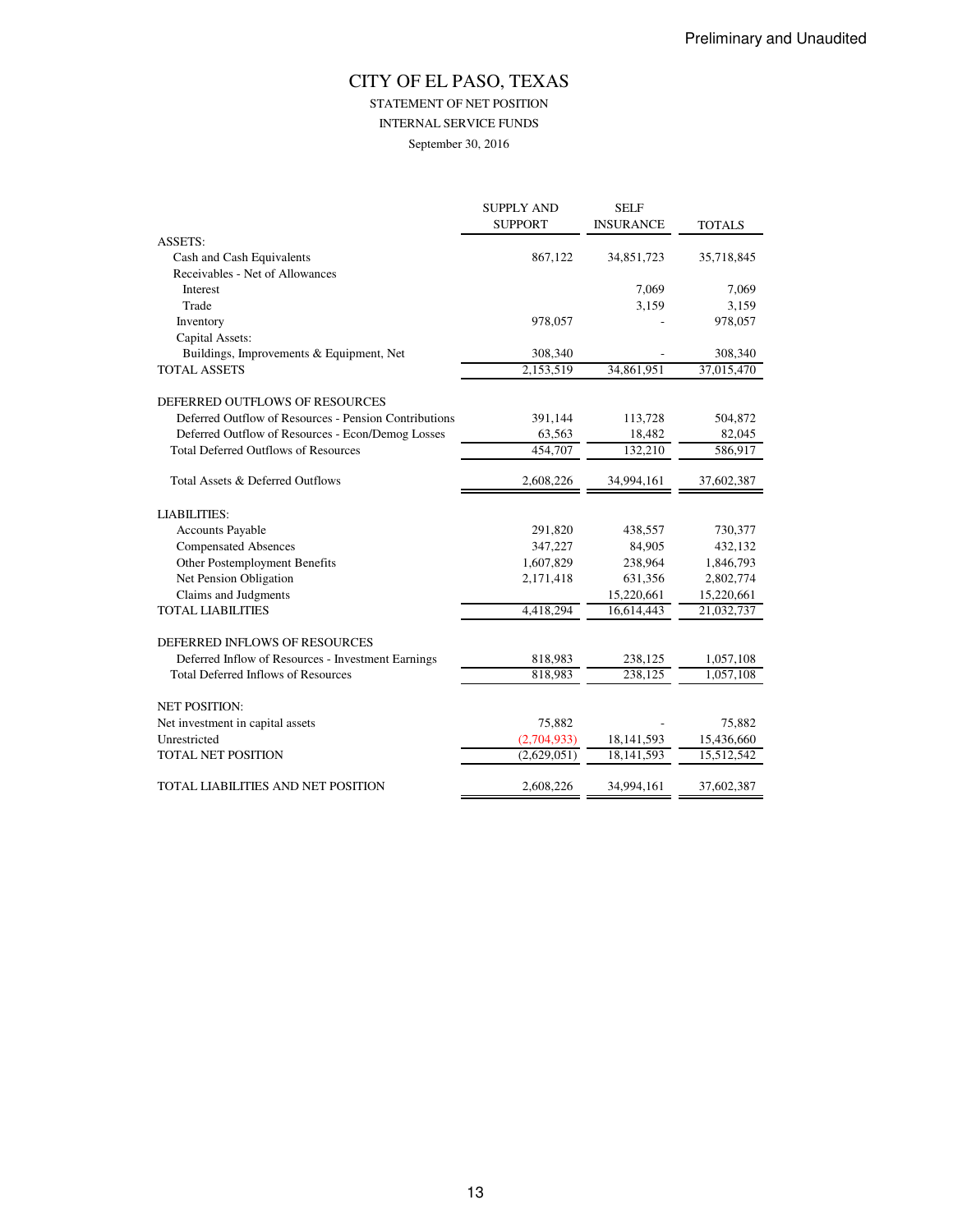COMBINING STATEMENT OF REVENUES, EXPENSES AND CHANGES IN FUND NET POSITION

#### INTERNAL SERVICE FUNDS

|                                                                         | Operating<br>Budget | <b>SUPPLY AND</b><br><b>SUPPORT</b> | Operating<br><b>Budget</b> | <b>SELF</b><br><b>INSURANCE</b> | <b>TOTALS</b>            |
|-------------------------------------------------------------------------|---------------------|-------------------------------------|----------------------------|---------------------------------|--------------------------|
| <b>OPERATING REVENUES:</b>                                              |                     |                                     |                            |                                 |                          |
| Sales to Departments                                                    | 20,170,226          | 1,403,285                           |                            |                                 | 1,403,285                |
| <b>Premium Contributions</b>                                            |                     |                                     | 62,760,548                 | 4,946,249                       | 4,946,249                |
| <b>General Revenues</b>                                                 | 32,000              | 965                                 |                            | 269,974                         | 270,939                  |
| TOTAL OPERATING REVENUES                                                | 20,202,226          | 1,404,250                           | 62,760,548                 | 5,216,223                       | 6,620,473                |
| <b>OPERATING EXPENSES:</b>                                              |                     |                                     |                            |                                 |                          |
| <b>Personnel Services</b>                                               | 5,138,773           | 212,137                             | 3,192,138                  | 100,841                         | 312,978                  |
| <b>Outside Contracts</b>                                                | 320,105             | 6,441                               | 3,683,245                  | 202,328                         | 208,769                  |
| Professional Services                                                   |                     |                                     | 1,254,000                  |                                 |                          |
| <b>Fuel and Lubricants</b>                                              | 7,183,646           | 120,784                             |                            |                                 | 120,784                  |
| Materials and Supplies                                                  | 5,067,988           | 277,175                             | 44,350                     | 809                             | 277,984                  |
| Communications                                                          | 17,740              |                                     | 4,250                      |                                 |                          |
| <b>Utilities</b>                                                        | 30,100              | 1,901                               |                            |                                 | 1,901                    |
| Operating Leases                                                        | 72,696              |                                     | 7,000                      | 392                             | 392                      |
| <b>Travel and Entertainment</b>                                         | 4,000               |                                     | 2,400                      |                                 |                          |
| <b>Benefits Provided</b>                                                | 2,500               |                                     | 56,512,350                 | 5,232,576                       | 5,232,576                |
| Maintenance and Repairs                                                 | 1,755,000           | 50,346                              |                            |                                 | 50,346                   |
| Other Operating Expenses                                                | 49,000              | 86                                  | 17,849                     | 2,314                           | 2,400                    |
| Depreciation                                                            |                     | 813                                 |                            |                                 | 813                      |
| TOTAL OPERATING EXPENSES                                                | 19,641,548          | 669,683                             | 64,717,582                 | 5,539,260                       | 6,208,943                |
| OPERATING INCOME(LOSS)                                                  | 560,678             | 734,567                             | (1,957,034)                | (323, 037)                      | 411,530                  |
| INCOME(LOSS)                                                            | 560,678             | 734,567                             | (1,957,034)                | (323, 037)                      | 411,530                  |
| <b>Transfers Out</b>                                                    |                     |                                     |                            |                                 |                          |
| Change in net position                                                  | 560,678             | 734,567                             | (1,957,034)                | (323, 037)                      | 411,530                  |
| <b>Total Net Position-beginning</b><br><b>Total Net Position-ending</b> |                     | (3,363,618)<br>(2,629,051)          |                            | 18,464,630<br>18,141,593        | 15,101,012<br>15,512,542 |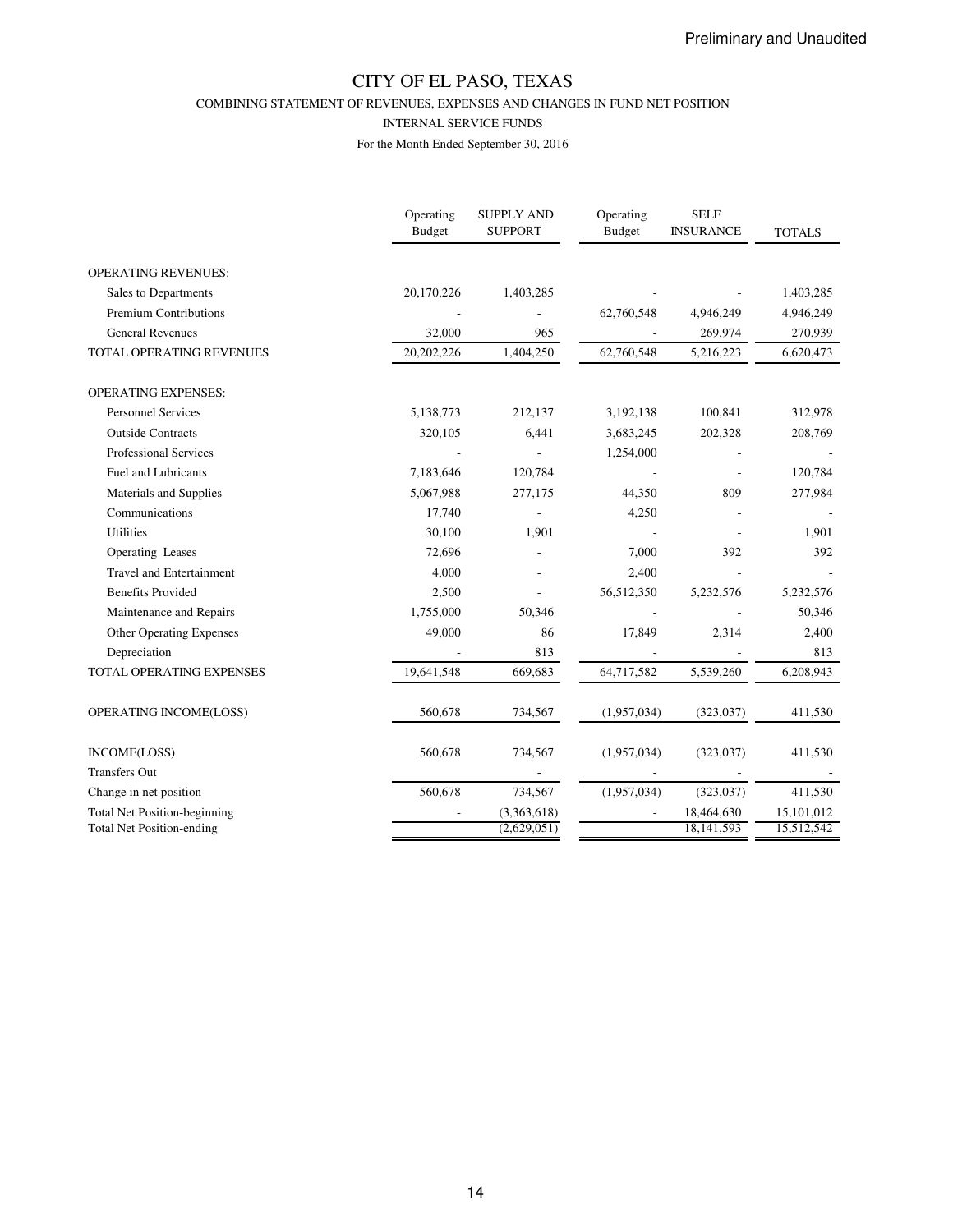COMBINING STATEMENT OF CASH FLOWS

INTERNAL SERVICE FUNDS

|                                                                                            | <b>SUPPLY AND</b><br><b>SUPPORT</b> | <b>SELF</b><br>INSURANCE | <b>TOTALS</b>          |
|--------------------------------------------------------------------------------------------|-------------------------------------|--------------------------|------------------------|
| <b>CASH FLOWS FROM OPERATING ACTIVITIES</b>                                                |                                     |                          |                        |
| Receipts from customers                                                                    | 1,414,928                           | 17,391,568               | 18,806,496             |
| Payments to suppliers                                                                      | (400, 746)                          | (7,372,536)              | (7,773,282)            |
| Payments to employees                                                                      | (34, 102)                           | (114,502)                | (148, 604)             |
| Net cash provided (used) by operating activities                                           | 980,080                             | 9,904,530                | 10,884,610             |
| <b>CASH FLOWS FROM CAPITAL AND</b><br><b>RELATED FINANCING ACTIVITIES</b>                  |                                     |                          |                        |
| Purchases of capital assets                                                                | (131, 893)                          |                          | (131, 893)             |
| Net cash (used) by capital and related                                                     |                                     |                          |                        |
| financing activities                                                                       | (131, 893)                          |                          | (131,893)              |
| <b>CASH FLOWS FROM INVESTING ACTIVITIES</b>                                                |                                     |                          |                        |
| Purchases of Investments                                                                   |                                     | 10,077,486               | 10,077,486             |
| Net cash provided by investing activities                                                  |                                     | 10,077,486               | 10,077,486             |
| Net increase in cash and cash equivalents                                                  | 848,187                             | 19,982,016               | 20,830,203             |
| Balances - beginning of the year                                                           | 18,935                              | 14,869,707               | 14,888,642             |
| Balances - end of the year                                                                 | 867.122                             | 34,851,723               | 35,718,845             |
| Reconciliation of operating income to net cash                                             |                                     |                          |                        |
| provided (used) by operating activities:                                                   |                                     |                          |                        |
| Operating income                                                                           | 1,216,840                           | 9,527,626                | 10,744,466             |
| Adjustments to reconcile operating income to net cash<br>provided by operating activities: |                                     |                          |                        |
| Depreciation expense                                                                       | 813                                 |                          | 813                    |
| Net Pension Obligation                                                                     | 226,799                             |                          | 226,799                |
| Change in assets and liabilities:                                                          |                                     |                          |                        |
| Receivables, net                                                                           | 10,678                              | 504,029                  | 514,707                |
| Inventories<br>Other assets                                                                | (107,991)                           | 973,786                  | (107,991)              |
| Accounts and other payables                                                                | (318, 295)                          | (1,087,250)              | 973,786<br>(1,405,545) |
| Accrued expenses                                                                           | (48, 764)                           | (13,661)                 | (62, 425)              |
| Net cash provided (used) by operating activities                                           | 980,080                             | 9,904,530                | 10,884,610             |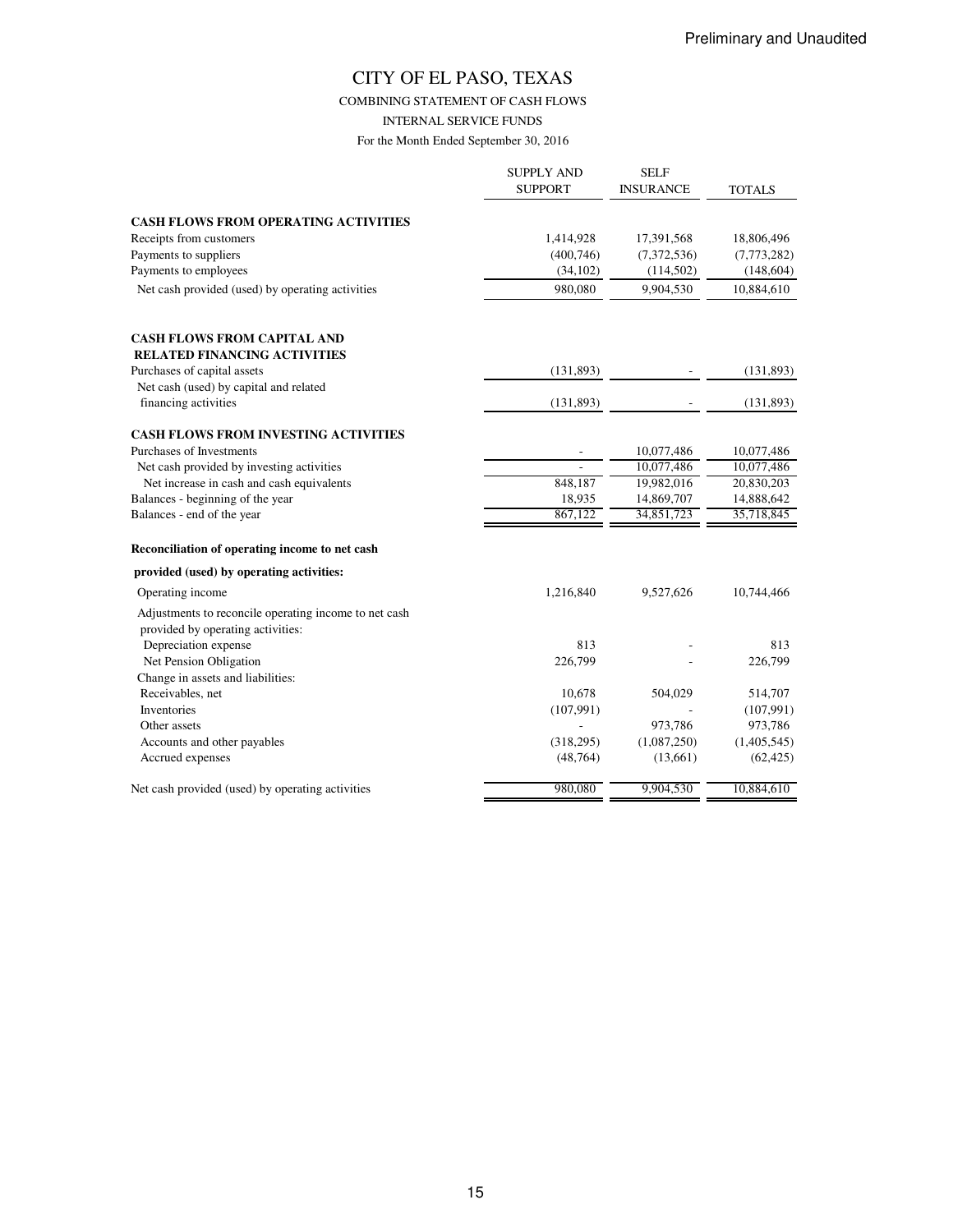COMBINING STATEMENT OF NET POSITION

PENSION TRUST FUNDS

September 30, 2016

|                                                       |                                            | El Paso Firemen and Policemen's<br>Pension Fund<br>(as of December 31, 2015) |                       |               |
|-------------------------------------------------------|--------------------------------------------|------------------------------------------------------------------------------|-----------------------|---------------|
|                                                       | El Paso City<br>Employees'<br>Pension Fund | <b>Firemen Division</b>                                                      | Policemen<br>Division | Total         |
| <b>ASSETS</b>                                         |                                            |                                                                              |                       |               |
| Cash and Cash Equivalents                             | 6,411,365                                  | 5,873,103                                                                    | 8,599,652             | 20,884,120    |
| Investments:                                          |                                            |                                                                              |                       |               |
| Mutual funds                                          | 21,254,906                                 |                                                                              |                       | 21,254,906    |
| Commingled funds                                      | 53,833,171                                 |                                                                              |                       | 53,833,171    |
| High-yield bond obligations                           | 47,826,591                                 |                                                                              |                       | 47,826,591    |
| Corporate stocks                                      | 102,495,709                                |                                                                              |                       | 102,495,709   |
| <b>Bank Collective Investment Funds</b>               | 186,488,037                                |                                                                              |                       | 186,488,037   |
| Private equities                                      | 64,341,689                                 | 20,750,461                                                                   | 30,419,852            | 115,512,002   |
| Real estate investment funds                          | 66,507,980                                 | 30,762,836                                                                   | 45,097,838            | 142,368,654   |
| <b>Fixed Income Securities</b>                        | 97,966,289                                 | 146,642,455                                                                  | 214,974,259           | 459,583,003   |
| <b>Domestic Equities</b>                              | 53,989,173                                 | 152,225,001                                                                  | 223,159,478           | 429,373,652   |
| <b>International Equities</b>                         |                                            | 148,253,477                                                                  | 217,337,286           | 365,590,763   |
| Invested securities lending collateral                |                                            | 40,674,517                                                                   | 59,628,208            | 100,302,725   |
| Receivables - Net of Allowances                       |                                            |                                                                              |                       |               |
| <b>Commission Credits Receivable</b>                  | 135,603                                    |                                                                              |                       | 135,603       |
| Due from Brokers For Securities Sold                  | 279,023                                    |                                                                              |                       | 279,023       |
| <b>Employer Contributions</b>                         | 658,355                                    | 151,364                                                                      | 197,060               | 1,006,779     |
| <b>Employee Contributions</b>                         | 417,549                                    | 128,491                                                                      | 152,064               | 698,104       |
| Accrued Interest and Dividends                        | 843,024                                    |                                                                              |                       | 843,024       |
| Other                                                 |                                            | 85                                                                           | 86                    | 171           |
| Prepaid Items                                         | 22,895                                     |                                                                              |                       | 22,895        |
| Capital Assets:                                       |                                            |                                                                              |                       |               |
| Buildings, Improvements & Equipment, Net              | 750,345                                    | 976,656                                                                      | 976,655               | 2,703,656     |
| <b>TOTAL ASSETS</b>                                   | 704,221,704                                | 546,438,446                                                                  | 800,542,438           | 2,051,202,588 |
| <b>LIABILITIES</b>                                    |                                            |                                                                              |                       |               |
| Accounts Payable                                      | 2,653,151                                  | 40,674,517                                                                   | 59,628,208            | 102,955,876   |
| <b>Accrued Payroll</b>                                | 1,044,781                                  | 554,304                                                                      | 745,269               | 2,344,354     |
| <b>Unearned Revenue - Commission Credits</b>          | 135,603                                    |                                                                              |                       | 135,603       |
| <b>TOTAL LIABILITIES</b>                              | 3,833,535                                  | 41,228,821                                                                   | 60,373,477            | 105,435,833   |
| <b>NET POSITION:</b>                                  |                                            |                                                                              |                       |               |
| Held in Trust for Pension Benefits and Other Purposes | 700,388,169                                | 505,209,625                                                                  | 740,168,961           | 1,945,766,755 |